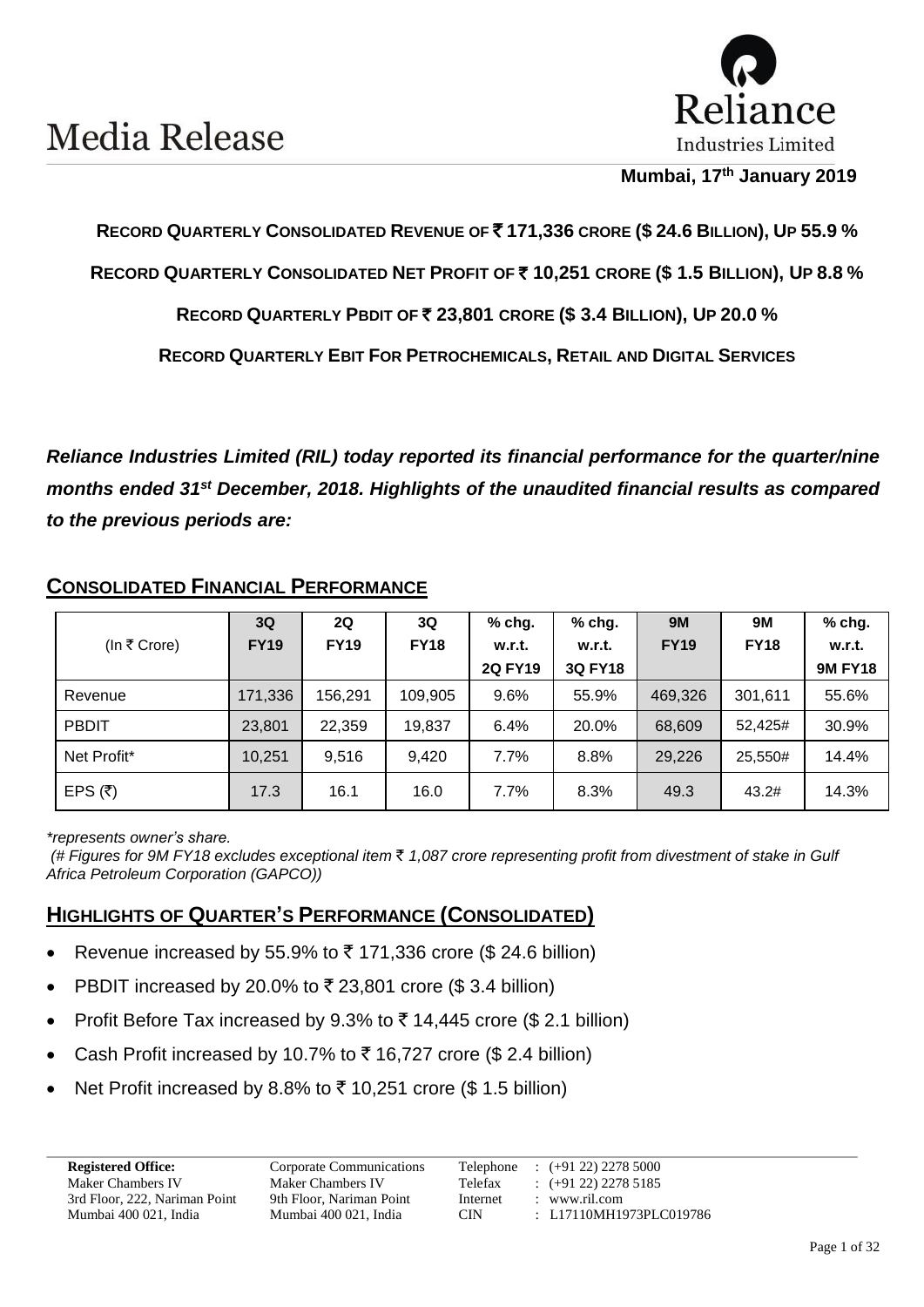### **HIGHLIGHTS OF QUARTER'S PERFORMANCE (STANDALONE)**

- Revenue increased by 37.7% to  $\bar{\tau}$  108,561 crore (\$ 15.6 billion)
- Exports increased by 35.2% to  $\bar{\tau}$  62,378 crore (\$8.9 billion)
- PBDIT increased by 10.4% to  $\bar{\tau}$  16,963 crore (\$ 2.4 billion)
- Profit Before Tax increased by 1.5% to  $\bar{\tau}$  11,972 crore (\$ 1.7 billion)
- Cash Profit increased by 1.8% to  $\bar{\tau}$  12,134 crore (\$ 1.7 billion)
- Net Profit increased by 5.6% to ₹8,928 crore (\$ 1.3 billion)
- Gross Refining Margin (GRM) of \$ 8.8/bbl for the quarter

#### **CORPORATE HIGHLIGHTS FOR THE QUARTER (3Q FY19)**

- Reliance Jio Infocomm Limited announced the launch of VoLTE based inbound International roaming between India and Japan and became India's first 4G mobile operator to provide VoLTE based international roaming services in India whereby international roamers will be enjoying HD voice and LTE high speed Data.
- Saavn Media Private Limited, a subsidiary of Reliance Industries Limited launched JioSaavn, South Asia's largest streaming, entertainment and artist platform. JioSaavn represents the official integration of JioMusic, India's most popular music app, and Saavn, India's leading global overthe-top platform.
- JioCinema, Jio's digital app and Disney India announced tie-up to offer timeless stories and beloved characters from the biggest brands in storytelling: Disney, Pixar, Marvel, and Lucas film to Jio users across age groups. Through this association, Jio users can get access to stories ranging from Disney Classics, Pixar animation, movies from Marvel and Star Wars along with a host of international as well as locally created content which users can enjoy on-the-go.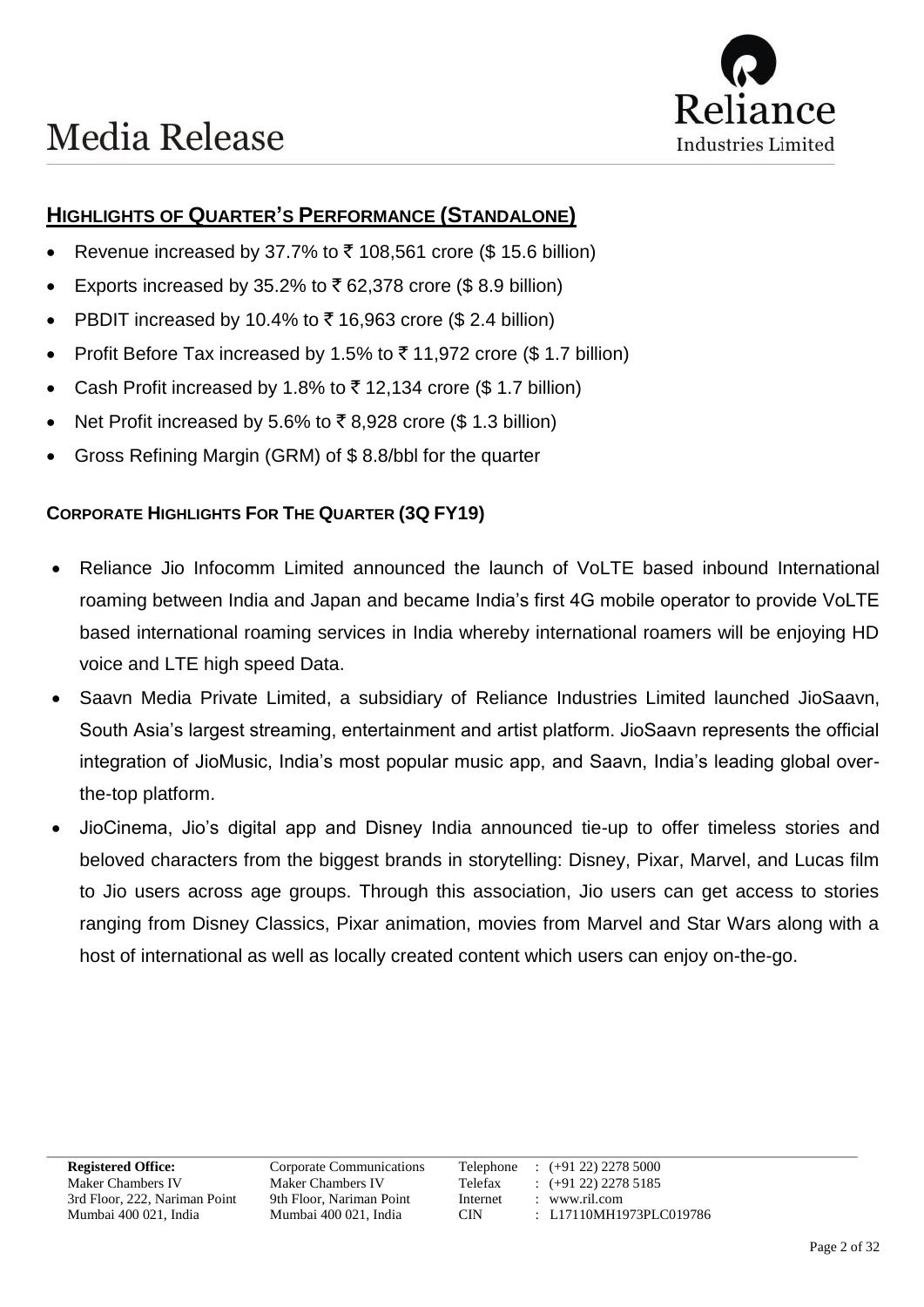

*Commenting on the results, Mukesh D. Ambani, Chairman and Managing Director, Reliance Industries Limited said: "In our endeavor to consistently create more value for our country and stakeholders, our company has become the first Indian private sector corporate to cross ₹ 10,000 crore quarterly profits milestone. I am proud to be part of the committed and talented team at Reliance that has helped achieve many milestones in our continuing growth journey.* 

*In an oil price environment that witnessed heightened volatility through the quarter, RIL has delivered strong quarterly results on a consolidated basis. Competitive cost positions and integration benefits is core to our Oil to Chemicals (Refining and Petrochemicals) business, driving sustained performance even in challenging global business environment. In our new-age consumer businesses, we maintained robust growth momentum across Retail and Jio platforms and the share of consumer businesses is steadily increasing its contribution to the overall profitability of the Company. In our wireless business, our customer-centric offerings and strong ubiquitous network are helping to digitalize India at an unprecedented rate. As we execute on our strategies to deliver superior products and services to Indian consumers, I am confident, Reliance is well-positioned for the future and for the next cycle of growth."*

### **3Q FY 2018-19: FINANCIAL PERFORMANCE REVIEW AND ANALYSIS (CONSOLIDATED)**

For the quarter ended 31<sup>st</sup> December, 2018, RIL achieved revenue of ₹ 171,336 crore (\$ 24.6 billion), an increase of 55.9% as compared to  $\bar{\tau}$  109,905 crore in the corresponding period of the previous year. Increase in revenue is primarily on account of higher price realizations and volumes for Petrochemical and Refining businesses along with continuing strong growth momentum in consumer businesses. Product prices for the Refining and Petrochemicals business increased in line with 10.4% higher average Brent crude oil price. The higher volumes in Petrochemical business are on account of stabilization and ramp-up of new petrochemical facilities. Retail business and Digital Services business recorded an increase of 89% and 51% in revenue during the quarter compared to the corresponding quarter of the previous year.

3rd Floor, 222, Nariman Point 9th Floor, Nariman Point Internet : www.ril.com

**Registered Office:** Corporate Communications Telephone : (+91 22) 2278 5000 Maker Chambers IV Maker Chambers IV Telefax : (+91 22) 2278 5185<br>
3rd Floor, 222, Nariman Point 9th Floor, Nariman Point Internet : www.ril.com Mumbai 400 021, India Mumbai 400 021, India CIN : L17110MH1973PLC019786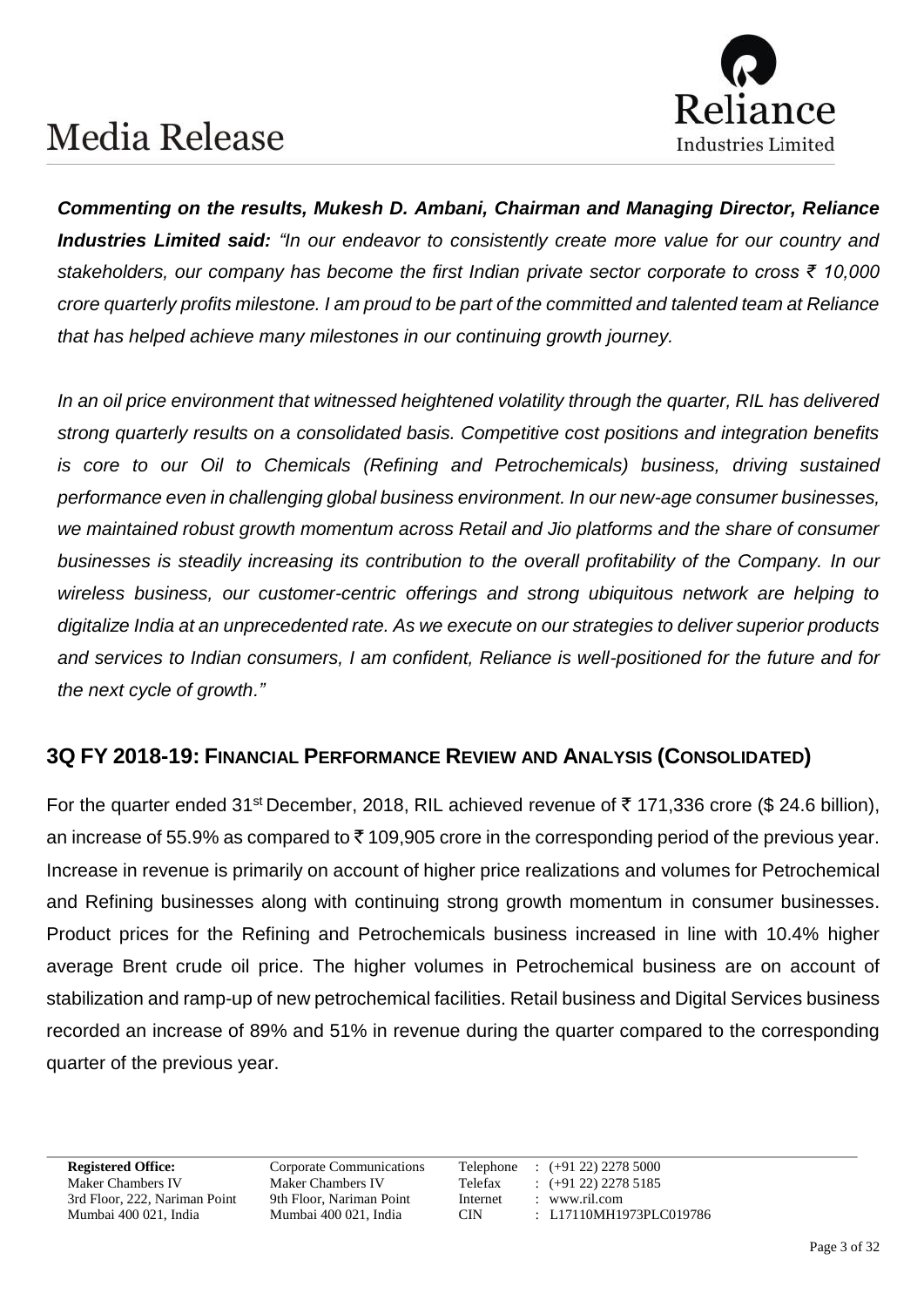

Exports (including deemed exports) from RIL's India operations were higher by 35.2% at  $\bar{\tau}$  62,378 crore (\$8.9 billion) as against  $\bar{\tau}$  46,151 crore in the corresponding period of the previous year due to higher volumes of polymer products and fibre intermediates on account of stabilization of new facilities at Jamnagar and higher product prices in petrochemical and refining business.

Other expenditure increased by 44.3% to  $\bar{\tau}$  20,456 crore (\$ 2.9 billion) as against  $\bar{\tau}$  14,177 crore in corresponding period of the previous year primarily due to higher fuel prices and higher production. Increase in other expenses also reflect the rapid scale-up of consumer businesses, mainly on account of higher network operating expenses, regulatory charges, programming and telecast related expenses, lease rent and selling expenses.

Operating profit before other income and depreciation increased by 21.3% to  $\bar{\tau}$  21,317 crore (\$ 3.1) billion) from  $\bar{\tau}$  17,580 crore in the corresponding period of the previous year. The growth in operating profit was led by strong operating performance in petrochemicals, retail and digital services businesses. Significant volume growth and margin improvement in key product categories boosted petrochemicals segment earnings. Superior product and value proposition in retail and digital services business is driving customer traction and profitability.

Depreciation (including depletion and amortization) was  $\bar{\tau}$  5,237 crore (\$751 million) as compared to  $\bar{\xi}$  4,530 crore in corresponding period of the previous year. The increase was largely on account of RJIL's Wireless Telecommunication Network.

Finance cost was at  $\bar{\tau}$  4,119 crore (\$ 590 million) as against  $\bar{\tau}$  2,095 crore in corresponding period of the previous year. This increase is primarily on account of commencement of petrochemical projects at Jamnagar and Digital Services business. Higher loan balances also contributed to the increase in finance cost.

Profit after tax was higher by 8.8% at  $\bar{\tau}$  10,251 crore (\$ 1.5 billion) as against  $\bar{\tau}$  9,420 crore in the corresponding period of the previous year.

3rd Floor, 222, Nariman Point 9th Floor, Nariman Point Internet : www.ril.com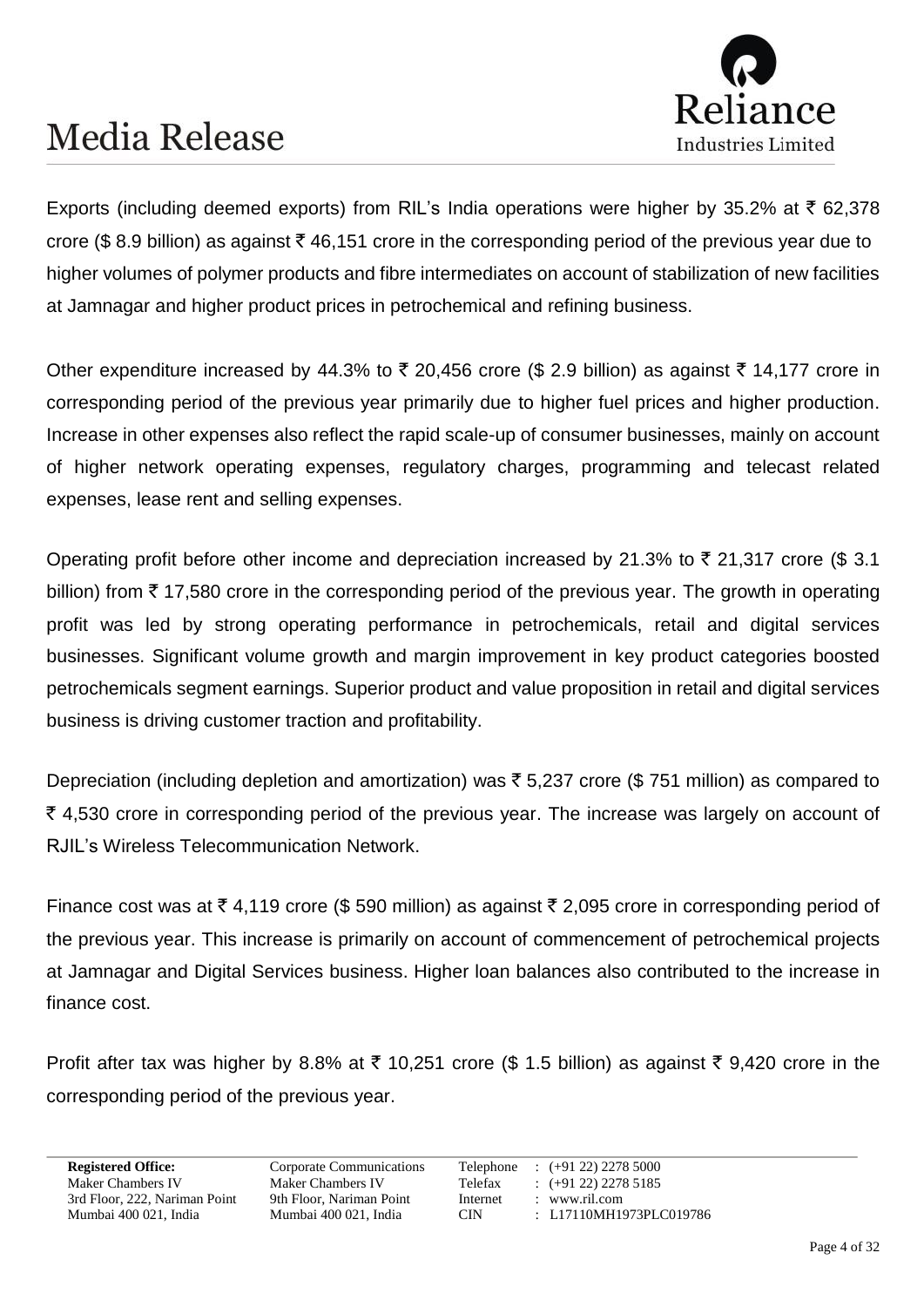

Basic earnings per share (EPS) for the quarter ended 31<sup>st</sup> December, 2018 was ₹ 17.3 as against  $\bar{\tau}$  16.0 in the corresponding period of the previous year.

Outstanding debt as on 31<sup>st</sup> December, 2018 was ₹ 274,381 crore (\$39.3 billion) compared to ₹ 218,763 crore as on 31<sup>st</sup> March, 2018.

Cash and cash equivalents as on 31<sup>st</sup> December, 2018 were at ₹ 77,933 crore (\$ 11.2 billion) compared to  $\bar{\tau}$  78,063 crore as on 31<sup>st</sup> March, 2018. These were in bank deposits, mutual funds, CDs, Government Bonds and other marketable securities.

The capital expenditure for the quarter ended 31st December, 2018 was  $\bar{\tau}$  27,274 crore (\$3.9 billion) including exchange rate difference.

RIL retained its domestic credit ratings of "CRISIL AAA/Stable" from CRISIL and "IND AAA/Stable" from India Ratings and an investment grade rating for its international debt from Moody's as "Baa2" and "BBB+" from S&P.

3rd Floor, 222, Nariman Point 9th Floor, Nariman Point Internet : www.ril.com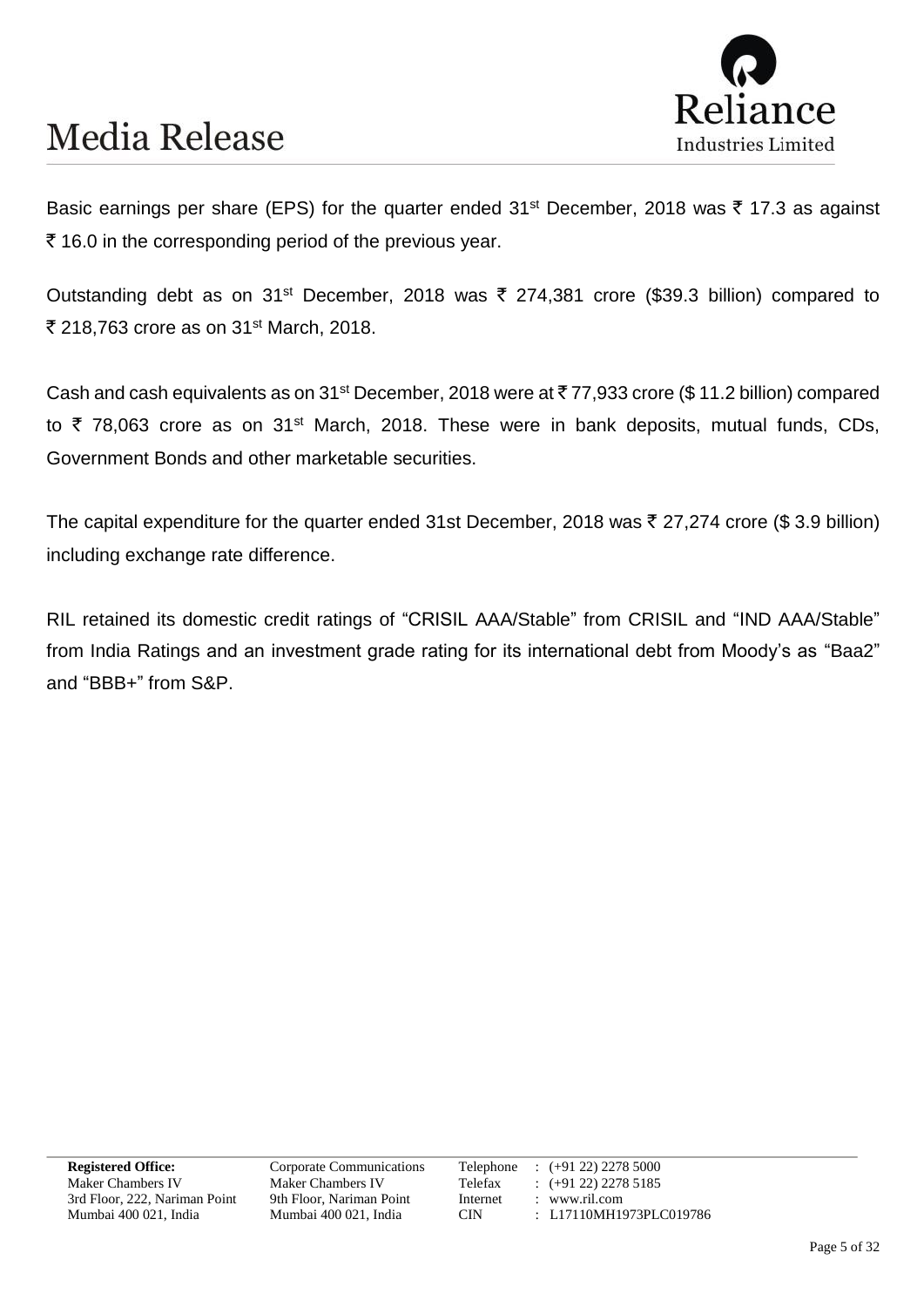

| (In ₹ Crore)                      | 3Q<br><b>FY19</b> | 2Q<br><b>FY19</b> | 3Q<br><b>FY18</b> | $%$ chg.<br>w.r.t<br><b>2Q FY19</b> | $%$ chg.<br>w.r.t.<br><b>3Q FY18</b> | <b>9M</b><br><b>FY19</b> | 9M<br><b>FY18</b> | $%$ chg.<br>w.r.t.<br><b>9M FY18</b> |
|-----------------------------------|-------------------|-------------------|-------------------|-------------------------------------|--------------------------------------|--------------------------|-------------------|--------------------------------------|
| <b>Segment Revenue</b>            | 111,738           | 98,760            | 75,865            | 13.1%                               | 47.3%                                | 306,144                  | 212,576           | 44.0%                                |
| <b>Segment EBIT</b>               | 5,055             | 5,322             | 6,165             | $(5.0\%)$                           | $(18.0\%)$                           | 15,692                   | 19,175#           | (18.2%)                              |
| <b>Crude Refined</b><br>$(MMT)^*$ | 18.0              | 17.7              | 17.7              |                                     |                                      | 52.3                     | 53.1              |                                      |
| (\$/bb)<br>GRM*                   | 8.8               | 9.5               | 11.6              |                                     |                                      | 9.5                      | 11.9              |                                      |
| EBIT Margin (%)                   | 4.5%              | 5.4%              | 8.1%              |                                     |                                      | 5.1%                     | 9.5%              |                                      |

#### **REFINING & MARKETING BUSINESS**

*(\* Standalone RIL)*

*(# excludes exceptional item of* ` *1,087 crore representing profit from divestment of stake in Gulf Africa Petroleum Corporation (GAPCO) during 9M FY 18).*

3Q FY19 revenue from the Refining & Marketing segment increased by 47.3% Y-o-Y to  $\bar{\tau}$  111,738 crore (\$ 16.0 billion) while Segment EBIT declined by 18.0% Y-o-Y to  $\bar{\tau}$  5,055 crore (\$ 724 million). R&M segment performance was impacted by sharp decline in light distillate product cracks on Y-o-Y basis. This was partly offset by strength in middle distillate cracks on Y-o-Y basis. RIL maintained significant premium over Singapore complex margins due to product yield optimization and robust risk management. GRM for 3Q FY19 stood at \$ 8.8/bbl, outperforming Singapore complex margins by \$ 4.5/bbl.

#### **PETROCHEMICALS BUSINESS**

| (In ₹ Crore)           | 3Q<br><b>FY19</b> | <b>2Q</b><br><b>FY19</b> | 3Q<br><b>FY18</b> | $%$ chg.<br>w.r.t<br><b>2Q FY19</b> | % chg.<br>w.r.t.<br><b>3Q FY18</b> | <b>9M</b><br><b>FY19</b> | 9M<br><b>FY18</b> | % chg.<br>w.r.t.<br><b>9M FY18</b> |
|------------------------|-------------------|--------------------------|-------------------|-------------------------------------|------------------------------------|--------------------------|-------------------|------------------------------------|
| <b>Segment Revenue</b> | 46,246            | 43,745                   | 33,726            | 5.7%                                | 37.1%                              | 130,278                  | 87,186            | 49.4%                              |
| Segment EBIT           | 8,221             | 8,120                    | 5,753             | 1.2%                                | 42.9%                              | 24,198                   | 14,744            | 64.1%                              |
| EBIT Margin (%)        | 17.8%             | 18.6%                    | 17.1%             |                                     |                                    | 18.6%                    | 16.9%             |                                    |
| Production (MMT)       | 9.7               | 9.4                      | 8.4               |                                     |                                    | 28.3                     | 23.3              |                                    |

3Q FY19 revenue from the Petrochemicals segment increased by 37.1% Y-o-Y to  $\bar{\tau}$  46,246 crore (\$ 6.6 billion) due to increase in price realizations and volumes primarily in polymer products and fibre intermediates. Petrochemicals segment EBIT was at  $\bar{\tau}$  8,221 crore (\$ 1.2 billion), up 42.9% Y-o-Y.

3rd Floor, 222, Nariman Point 9th Floor, Nariman Point Internet : www.ril.com

**Registered Office:** Corporate Communications Telephone : (+91 22) 2278 5000 Maker Chambers IV<br>
Maker Chambers IV<br>
Telefax : (+91 22) 2278 5185<br>
3rd Floor, 222, Nariman Point 9th Floor, Nariman Point Internet : www.ril.com Mumbai 400 021, India Mumbai 400 021, India CIN : L17110MH1973PLC019786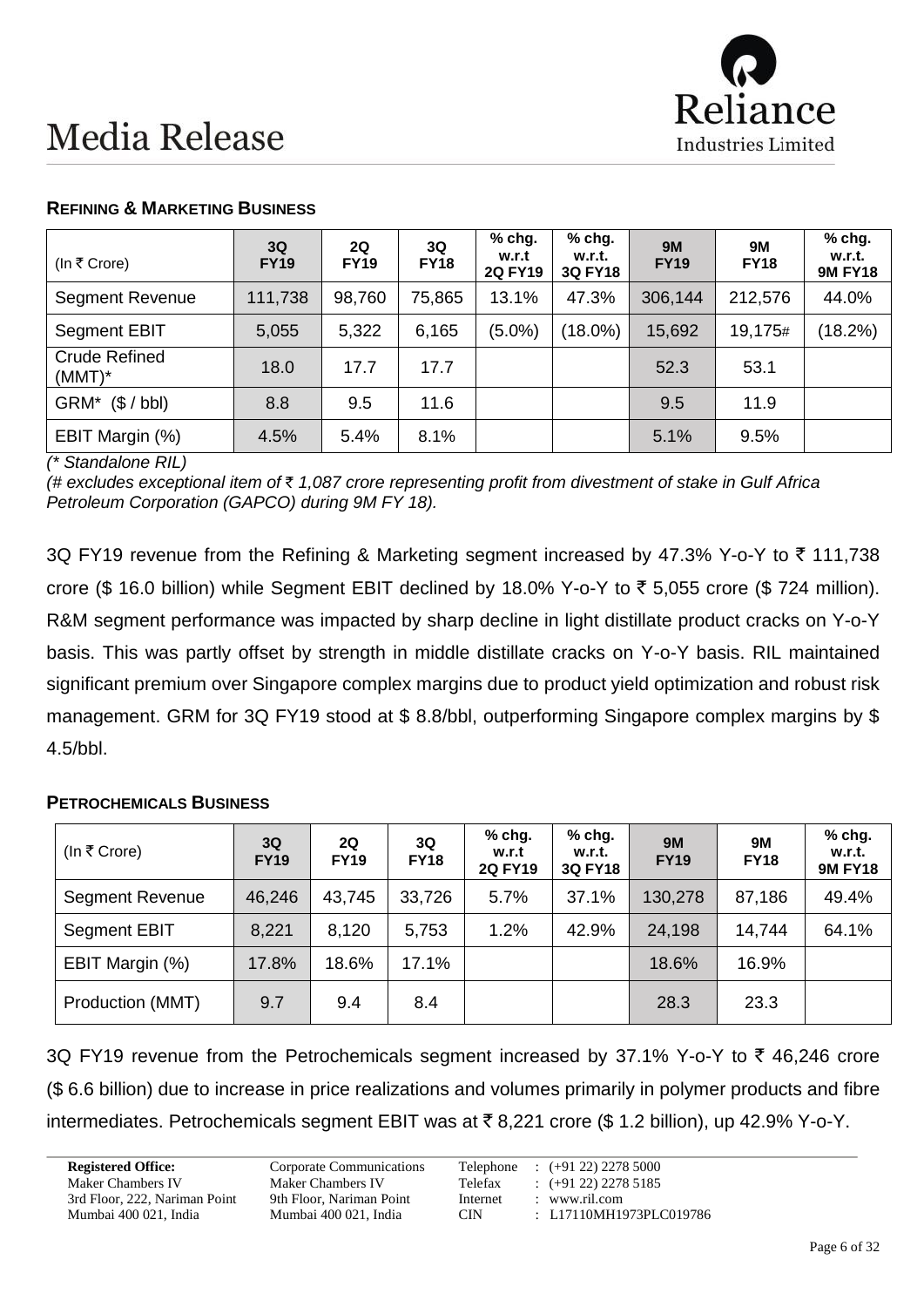

Strong volume growth and robust polyester chain margins offset the impact of weaker polymer margins. Y-o-Y volume growth was led by successful stabilization of the world's largest ROGC, its downstream units and new PX facility at Jamnagar.

#### **OIL AND GAS (EXPLORATION & PRODUCTION) BUSINESS**

| (In ₹ Crore)           | 3Q<br><b>FY19</b> | 2Q<br><b>FY19</b> | 3Q<br><b>FY18</b> | $%$ chg.<br>w.r.t<br><b>2Q FY19</b> | % chg.<br>w.r.t.<br><b>3Q FY18</b> | <b>9M</b><br><b>FY19</b> | <b>9M</b><br><b>FY18</b> | % chg.<br>w.r.t.<br><b>9M FY18</b> |
|------------------------|-------------------|-------------------|-------------------|-------------------------------------|------------------------------------|--------------------------|--------------------------|------------------------------------|
| <b>Segment Revenue</b> | 1,182             | 1,322             | 1,631             | $(10.6\%)$                          | (27.5%)                            | 3,936                    | 4,458                    | (11.7%)                            |
| Segment EBIT           | (185)             | (480)             | (291)             |                                     |                                    | (1, 112)                 | (936)                    |                                    |
| EBIT Margin (%)        | (15.7%)           | (36.3%)           | $(17.8\%)$        |                                     |                                    | (28.3%)                  | $(21.0\%)$               |                                    |
| Production (BCFe)      | 34.4              | 39.1              | 52.1              |                                     |                                    | 120.1                    | 166.8                    |                                    |

3Q FY19, revenue for the Oil & Gas segment decreased by 27.5% Y-o-Y to  $\bar{\tau}$  1,182 crore. Segment EBIT at  $\bar{\tau}$  (185) crore as against  $\bar{\tau}$  (291) crore in the corresponding period of the previous year. The segment performance continued to be impacted by declining volume. Domestic production was lower at 13.2 BCFe, down 33% Y-o-Y whereas production in US Shale operations declined by 37% to 21.2 BCFe.

#### **ORGANIZED RETAIL BUSINESS**

| (In ₹ Crore)                  | 3Q<br><b>FY19</b> | 2Q<br><b>FY19</b> | 3Q<br><b>FY18</b> | $%$ chg.<br>w.r.t<br><b>2Q FY19</b> | $%$ chg.<br>w.r.t.<br><b>3Q FY18</b> | <b>9M</b><br><b>FY19</b> | 9M<br><b>FY18</b> | $%$ chg.<br>w.r.t.<br><b>9M FY18</b> |
|-------------------------------|-------------------|-------------------|-------------------|-------------------------------------|--------------------------------------|--------------------------|-------------------|--------------------------------------|
| Segment Revenue               | 35,577            | 32,436            | 18,798            | 9.7%                                | 89.3%                                | 93,903                   | 45,015            | 108.6%                               |
| Segment EBIT                  | 1,512             | 1,244             | 487               | 21.5%                               | 210.5%                               | 3,825                    | 1,113             | 243.7%                               |
| EBIT Margin (%)               | 4.2%              | 3.8%              | 2.6%              |                                     |                                      | 4.1%                     | 2.5%              |                                      |
| <b>Business PBDIT</b>         | 1,680             | 1,392             | 606               | 20.7%                               | 177.2%                               | 4,278                    | 1,448             | 195.4%                               |
| Area Operated<br>(Mn sq. ft.) | 20.6              | 19.5              | 14.5              |                                     |                                      | 20.6                     | 14.5              |                                      |

3rd Floor, 222, Nariman Point 9th Floor, Nariman Point Internet : www.ril.com

**Registered Office:** Corporate Communications Telephone : (+91 22) 2278 5000 Maker Chambers IV<br>
Maker Chambers IV<br>
Telefax : (+91 22) 2278 5185<br>
3rd Floor, 222, Nariman Point 9th Floor, Nariman Point Internet : www.ril.com Mumbai 400 021, India Mumbai 400 021, India CIN : L17110MH1973PLC019786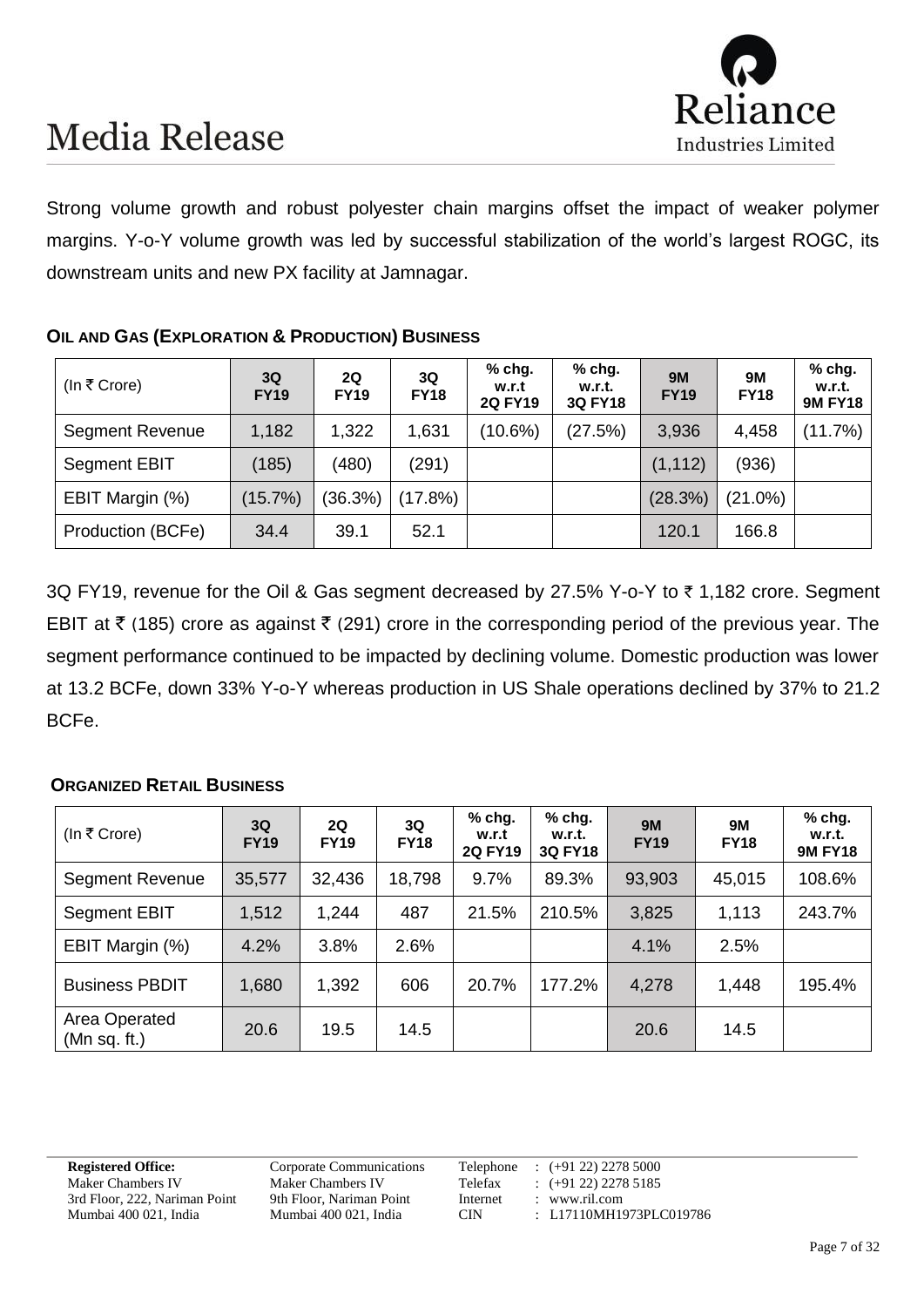

Revenue for 3Q FY19 grew by 89.3% Y-o-Y to ₹ 35,577 crore from ₹18,798 crore. Healthy festive season sales and new store openings resulted in another robust quarter. Reliance Retail further consolidated its leadership position and is India's largest, most profitable and fastest growing retailer.

Segment EBIT rose by 210.5% Y-o-Y to ₹ 1,512 crore from ₹ 487 crore demonstrating strong operating profit during the quarter. EBIT margin for the segment improved by 160 bps to 4.2% reflecting scale benefits. Retail now has 9,907 stores with reach across 6,400+ towns and cities.

#### **MEDIA BUSINESS**

| (In ₹ Crore)           | 3Q<br><b>FY19</b> | 2Q<br><b>FY19</b> | 3Q<br><b>FY18</b> | % chg.<br>w.r.t<br><b>2Q FY19</b> | $%$ chg.<br>w.r.t.<br><b>3Q FY18</b> | <b>9M</b><br><b>FY19</b> | <b>9M</b><br><b>FY18</b> | $%$ chg.<br>w.r.t.<br><b>9M FY18</b> |
|------------------------|-------------------|-------------------|-------------------|-----------------------------------|--------------------------------------|--------------------------|--------------------------|--------------------------------------|
| <b>Segment Revenue</b> | 1,524             | 1,237             | 366               | 23.2%                             | 316.4%#                              | 3,885                    | 1,014                    | 283.1%                               |
| Segment EBIT           | 58                | (1)               | 49                |                                   |                                      | (12)                     | (34)                     |                                      |
| EBIT Margin (%)        | 3.8%              | (0.2%)            | 15.6%             |                                   |                                      | $(0.3\%)$                | $(2.9\%)$                |                                      |

*(#: 20% Y-o-Y on a comparable basis)*

Network18 Media & Investments Limited reported 3Q FY19 consolidated revenue of  $\bar{\tau}$  1,524 crores (up 20% YoY on a comparable basis) driven by advertising tailwinds, successful movies like "Andhadhun" and healthy growth in subscription income. Comparable operating EBITDA rose 18% Yo-Y to ₹88 crores in Q3FY19, despite continuing investments into recent launches Colors Tamil and Colors Kannada Cinema. EBIT rose to  $\bar{\tau}$  58 Cr as operating leverage drove broadcast profitability, led by continued strong performance of regional channels across both our news and entertainment portfolios.

3rd Floor, 222, Nariman Point 9th Floor, Nariman Point Internet : www.ril.com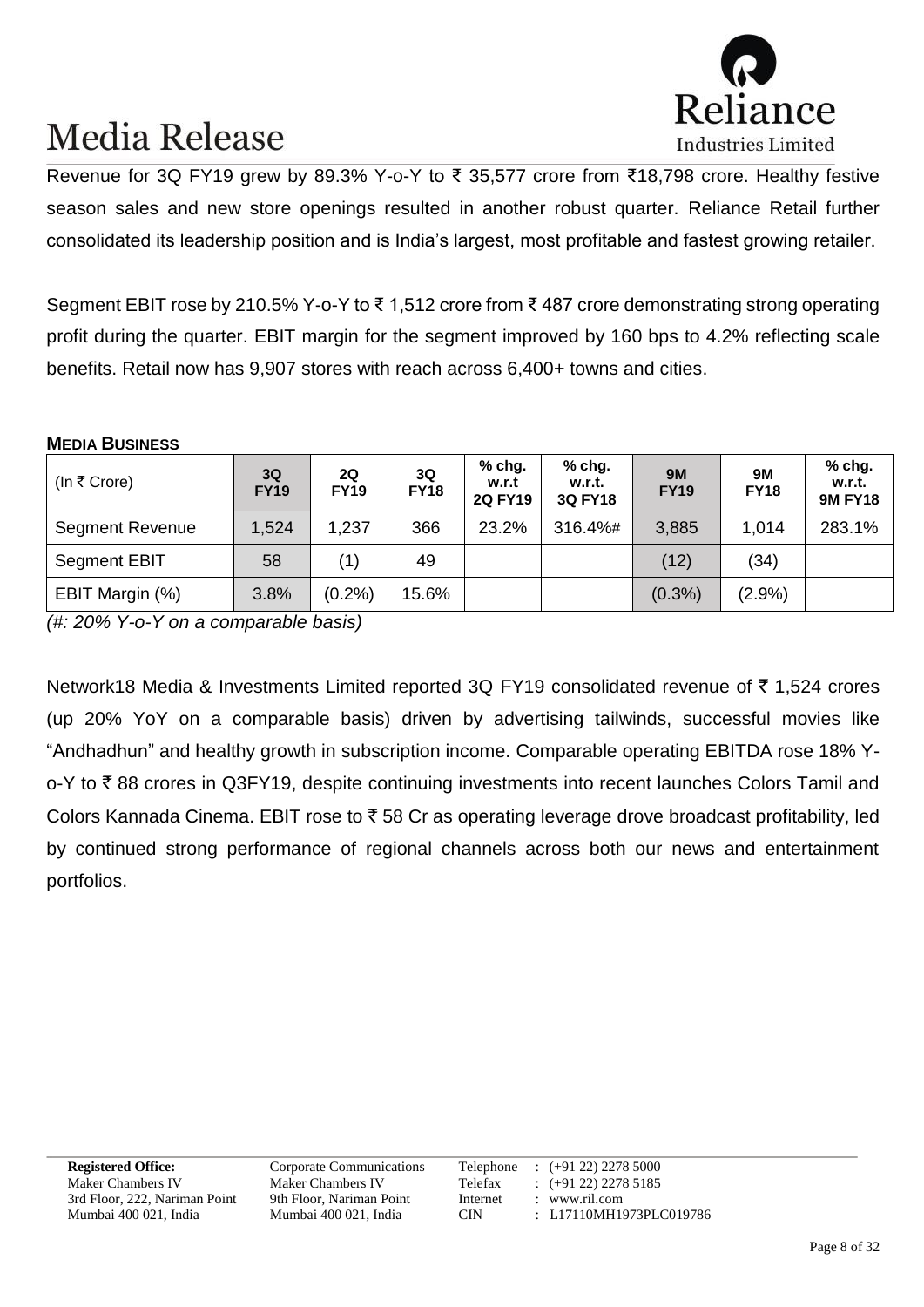

### **DIGITAL SERVICES BUSINESS**

| (In ₹ Crore)                        | 3Q<br><b>FY19</b> | 2Q<br><b>FY19</b> | 3Q<br><b>FY18</b> | % chg.<br>w.r.t<br><b>2Q FY19</b> | % chg.<br>w.r.t.<br><b>3Q FY18</b> | <b>9M</b><br><b>FY19</b> | <b>9M</b><br><b>FY18</b> | % chg.<br>w.r.t.<br><b>9M FY18</b> |
|-------------------------------------|-------------------|-------------------|-------------------|-----------------------------------|------------------------------------|--------------------------|--------------------------|------------------------------------|
| <b>Segment Revenue</b>              | 12,302            | 10,942            | 8.136             | 12.4%                             | 51.2%                              | 32,897                   | 15,495                   | 112.3%                             |
| <b>Segment EBIT</b>                 | 2,362             | 2,042             | 1,440             | 15.7%                             | 64.0%                              | 6,119                    | 1,679                    | 264.4%                             |
| EBIT Margin (%)                     | 19.2%             | 18.7%             | 17.7%             |                                   |                                    | 18.6%                    | 10.8%                    |                                    |
| <b>Subscribers</b><br>(in Millions) | 280.1             | 252.3             | 160.1             |                                   |                                    | 280.1                    | 160.1                    |                                    |

#### **Results Summary**

- Standalone revenue from operations of ₹ 10,383 crore (12.4 % QoQ growth)
- Standalone EBITDA of ₹ 4,053 crore (13.4% % QoQ growth) and EBITDA margin of 39.0%
- Standalone Net Profit of ₹ 831 crore
- Subscriber base as on 31st December, 2018 of 280.1 million
- Lowest churn in the industry at 0.61% per month
- ARPU during the quarter of ₹ 130.0 per subscriber per month
- Total wireless data traffic during the quarter of 864 crore GB
- Total voice traffic during the quarter of 63,406 crore minutes
- Consolidated value of services of ₹ 12,302 crore (12.4% Q-o-Q growth ) and consolidated EBIT of ₹ 2,362 crore (15.7% Q-o-Q growth)

#### **Strong Customer Engagement**

- Jio has sustained its pace of underlying subscriber additions with net addition during the quarter of 27.9 million (as against previous four-quarter average of 28.4 million)
- Gross adds at 32.7 million with the lowest industry churn rate at 0.61% per month
- Customer engagement stayed healthy with average data consumption per user per month of 10.8 GB and average voice consumption of 794 minutes per user per month
- Video consumption drove most of the usage, increasing to 460 crore hours per month
- JioPhone Monsoon Hungama offer *(by Reliance Retail)* with exchange policy and ₹501 upfront commitment has continued to witness good customer traction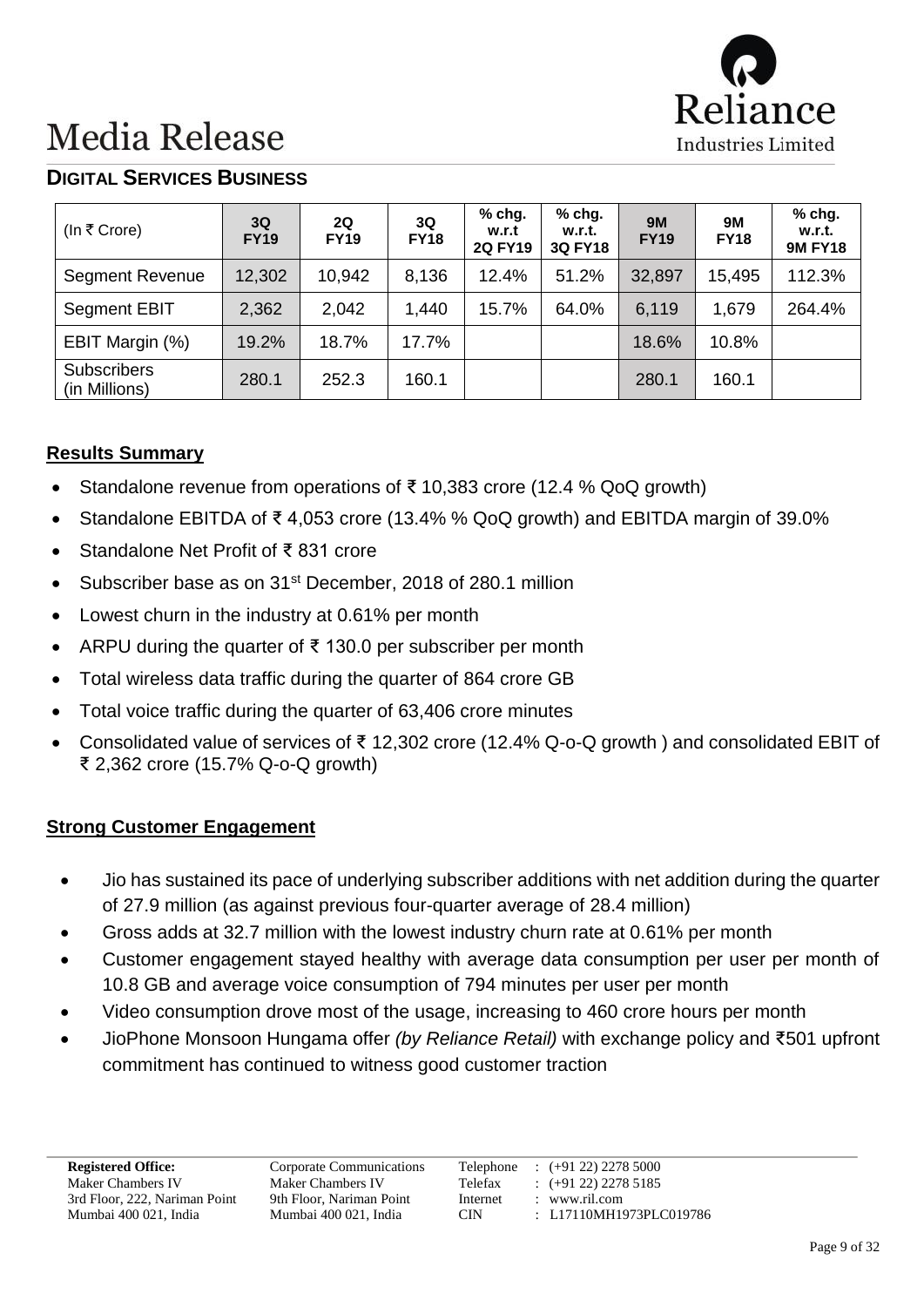

#### **Superior and Next-Gen Network**

- Expansion of all-IP 4G LTE network coverage to 99% of population is on track to be completed over the next few months
- Jio is the only network to deploy tri-band (850MHz/ 1800MHz/ 2300MHz) 4G across all its network sites
- World's largest VOLTE network, supporting 2x traffic growth over the past year and maintaining experience (lowest call drop rate at 0.12%)
- Ranked fastest network over last 23 months by TRAI's MySpeed Analytics app (average download speed of 18.7 Mbps during December 2018, as per TRAI)

#### **Transfer of Fibre and Tower Undertakings to separate companies**

- RJIL proposes to transfer its fibre undertaking and its tower undertaking to separate companies, through Scheme of Arrangement
- RJIL to enter into arrangements for long-term uninterrupted use of these assets
- Composite Scheme of Arrangement for this purpose among RJIL, Jio Digital Fibre Private Limited and Reliance Jio Infratel Private Limited filed in the Ahmedabad NCLT on  $7<sup>th</sup>$  January 2019

#### **FTTH and Enterprise Services**

- JioGigaFiber services for Home broadband, Entertainment, Smart Home Solutions, Wireline and Enterprise has witnessed overwhelming customer interest across 1,400 cities
- Trial services are being rolled out across several cities to optimise service offerings
- Reliance Industries Limited, parent of the Company, awaits regulatory approvals to complete the recently announced investment in Den Networks Limited and Hathway Cable and Datacom Limited. Post completion of the transaction, Reliance and Jio will be strengthening the business model of 27,000 LCOs that are aligned with DEN and Hathway across 750 cities, by creating multiple future opportunities with new services and platforms

#### **Largest Distribution and Service Network**

- Pan-India distribution channel with over 1 million retailers
- Efficient sales channel has successfully transitioned to the new digital KYC and on-boarding process during the quarter and sustained the underlying run-rate of subscriber additions
- Continuous enablement of distribution channel through latest platforms and services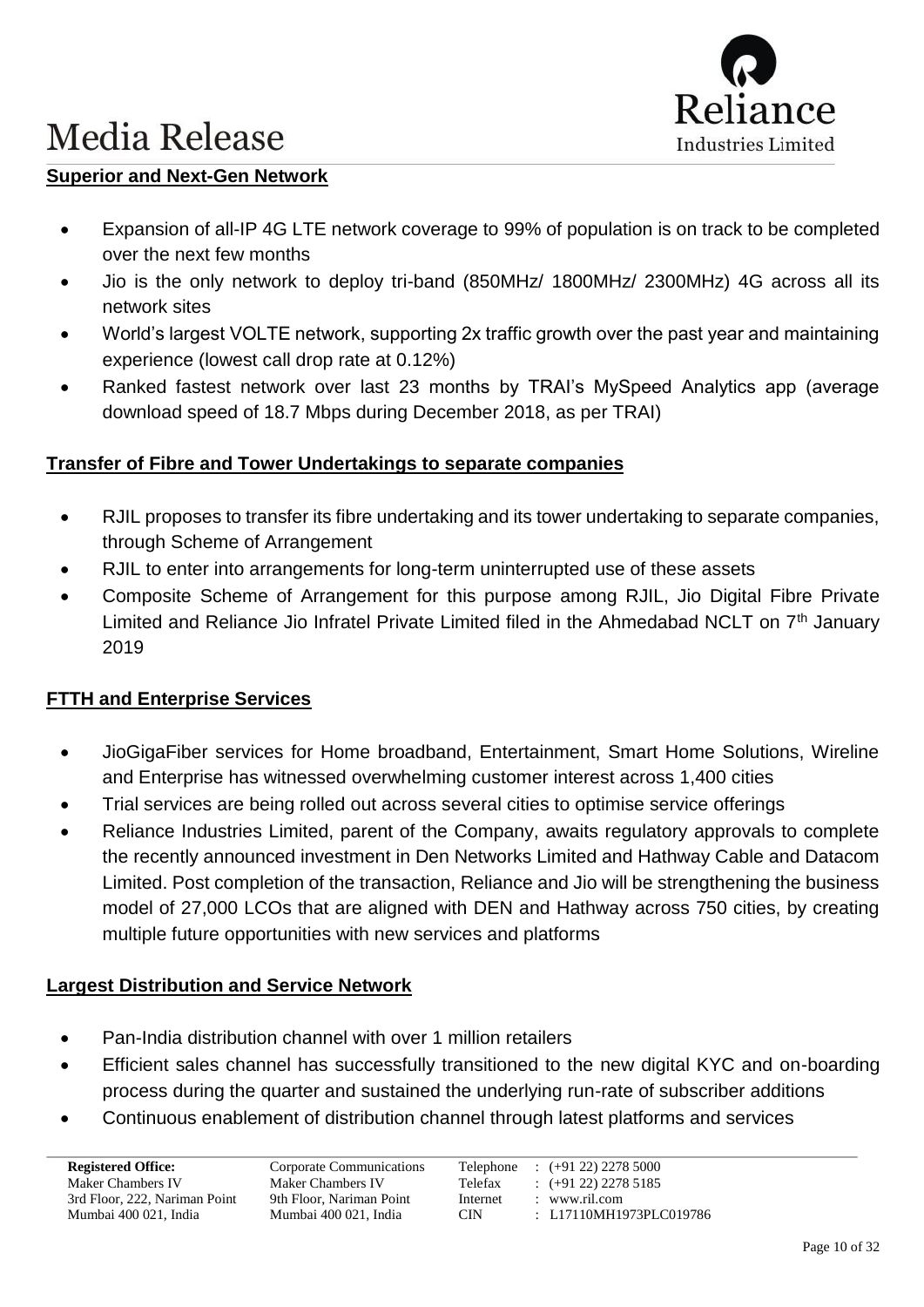

- Auto-recharge and Auto-pay to get a zero-touch service experience
- MyJio is the most popular self-care app with additional features to enable single customer touch point across services

### **Suite of Differentiated Digital Offerings**

- JioTV is the best rated live and catch-up TV app; JioCinema is the most popular video-ondemand app; JioSaavn is a music powerhouse with over 45 million songs in 15 languages; JioMags and JioNews are other highly popular customer offerings
- Integrated JioSaavn platform launched during the quarter
- Strategic arrangement with Disney to get all of Disney content on Jio Cinema platform
- The Kumbh JioPhone, a unique and differentiated digital solution, is being introduced to enrich the spiritual experience and simplify lives of millions of pilgrims during the holy dip

### **Financial Performance Reflects Robust Business Fundamentals**

- Strong financial performance led by sustained growth in subscriber base, industry leading ARPU, and strong customer engagement
- Sustained market share gains over the past six quarters with quarterly operating revenue now over ₹ 10,000 crore within six quarters of commercial operations
- Robust operational efficiency is reflected in industry leading EBITDA margin of 39% which has driven the reported EBITDA over ₹ 4,000 crore during the quarter

#### **Awards and Recognitions**

- At the Maddies 2018, Jio won a) Hall of Fame award for Mobile Marketer of the year 2018; and b) award for Best use of apps for gaming/ marketing - Jio KBC & Jio Cricket Play Along
- Nikkei recognised JioPhone as the most transformative innovation of the year
- JioPhone won Best low-cost smartphone at Mobby's 2018
- Jio Interact recently won 'Award for Marketing Excellence in Telecom' at ETNOW Stars of the Industry Awards, and was also regarded as the 'Best Innovative Use of Tech in Indian Marketing' at the 5<sup>th</sup> edition of Indian Marketing Awards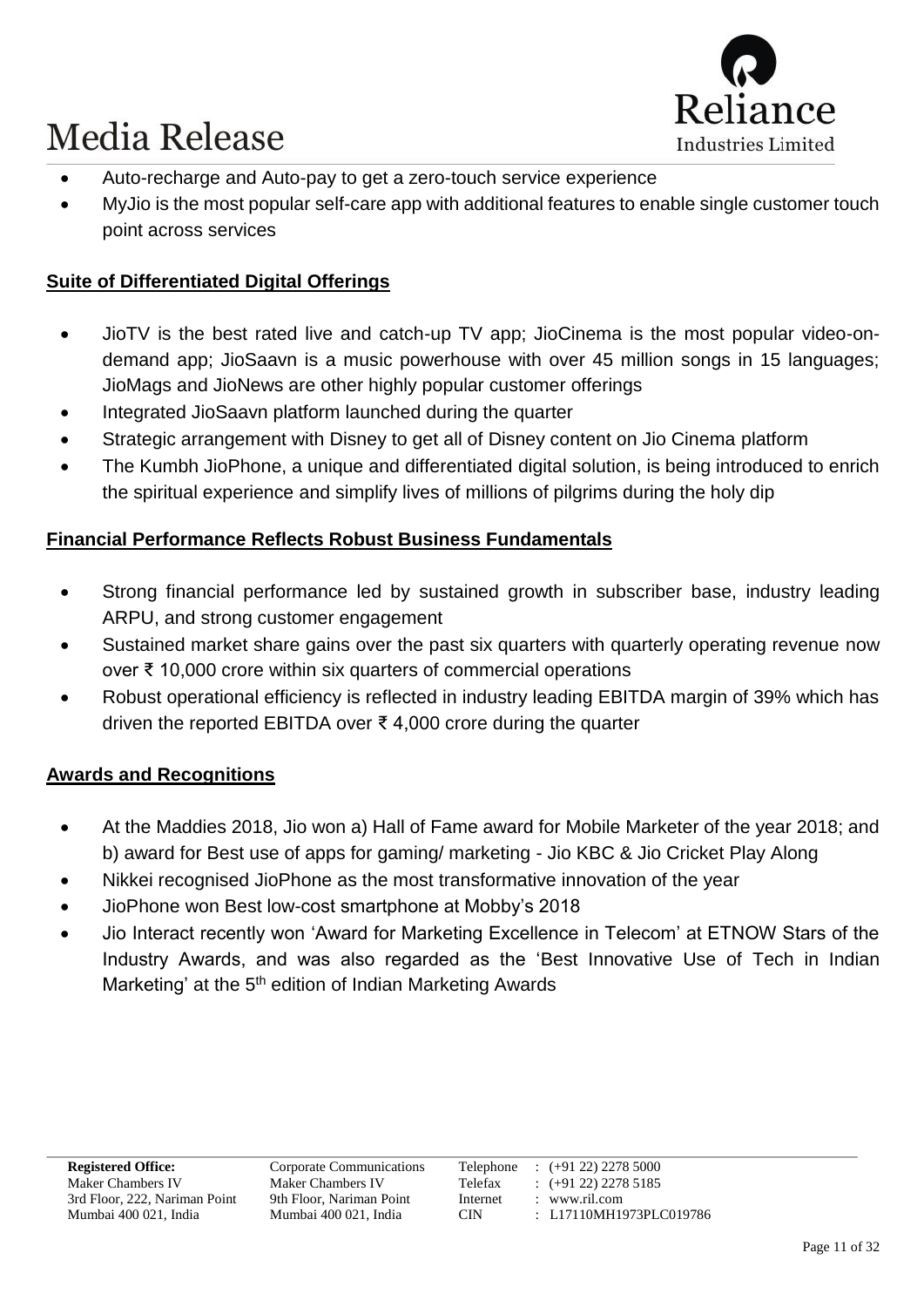

### **BUSINESS ENVIRONMENT UPDATE**

### **REFINING & MARKETING BUSINESS**

Global oil demand growth estimated at 1.3 mb/d for CY2018. This was supported by firm demand growth in Non-OECD Asia and OECD Americas (primarily the United States). Domestic oil demand grew by 1.8% in 3Q FY19. Demand for gasoline increased by 7.8%, diesel 1.7% and ATF 7.9% during the quarter.

During 3Q FY19, RIL Jamnagar refineries processed 18.0 MMT of crude. The average refinery utilization rates globally in 3Q FY19 were 87.6% in North America, 84.1% in Europe and 89.3% in Asia. US refinery utilization declined Q-o-Q due to higher maintenance shutdowns in line with seasonal trends. European refinery utilization was down Q-o-Q on account of lower Rhine river water levels, a key constraint in the European refining logistics, prompting refiners to cut throughput. Asian refinery run rates were up Q-o-Q supported by lower refinery maintenance in line with the seasonal trend.

RIL's exports of refined products from India were at \$6.9 billion during the 3Q FY19 as compared to \$ 5.8 billion in 3Q FY18. In terms of volume, exports of refined products were 10.8 MMT during 3Q FY19 as compared to 10.3 MMT in 3Q FY18.

During 3Q FY19, the benchmark Singapore complex margin averaged \$ 4.3 /bbl as compared to \$ 6.1 /bbl in 2Q FY19 and \$ 7.2 /bbl in 3Q FY18. The light distillate cracks dropped sharply due to slower gasoline demand growth. The decline in light distillate cracks weighed on Singapore margins despite gains in fuel oil and middle distillate cracks. Increased crude oil production by OPEC, Russia and the United States more than offset the loss in supplies from Iran, weighed negatively on the crude oil benchmarks. Dubai oil price fell by \$6.9/bb to averaged \$ 67.4/bbl for Q3 FY19, however up \$ 8.1/bbl on Y-o-Y basis.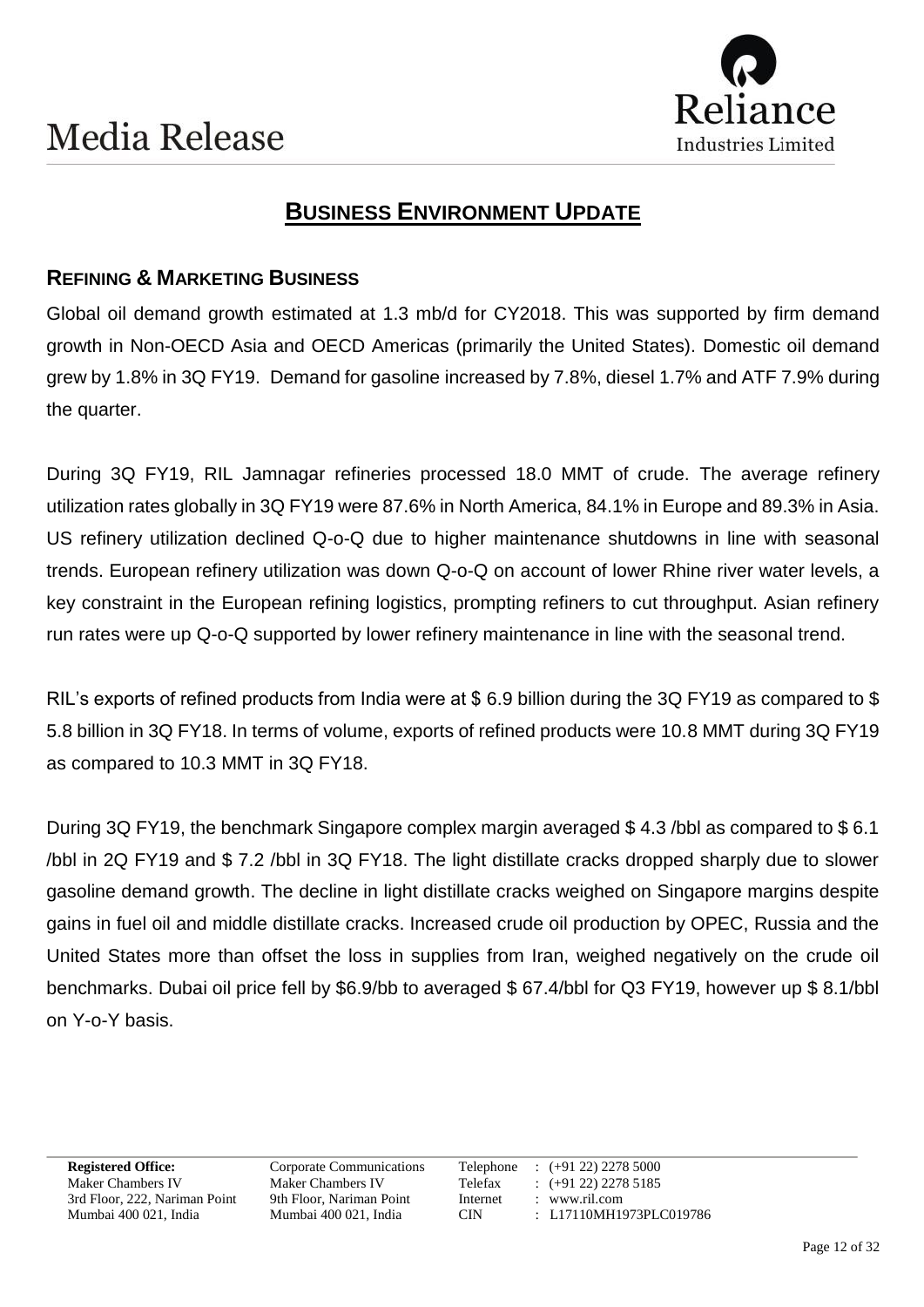

Singapore gasoil 10 ppm cracks averaged \$ 15.8 /bbl during 3Q FY19 as against \$ 15.4 /bbl in 2Q FY19 and \$ 14.1 /bbl in 3Q FY18. The strength in gasoil cracks was supported by seasonally stronger demand in US and low inventory across key regions.

Singapore gasoline cracks averaged \$ 4.7 /bbl during 3Q FY19 as against \$ 11.5 /bbl in 2Q FY19 and \$ 14.4 /bbl in 3Q FY18. Gasoline cracks dropped Q-o-Q caused by slower demand growth with high pump prices in major markets such as China and India. Seasonal declines in US demand and high refinery utilization rates also led to higher exports and inventory globally.

Asian naphtha cracks averaged \$ (-) 6.4 /bbl in 3Q FY19 as compared to \$ (-) 1.4 /bbl in 2Q FY19 and \$ 3.0 /bbl in 3Q FY18. Naphtha cracks fell Q-o-Q weighed by weakness in global gasoline complex combined with global oversupply amidst increased competition from alternatives such as propane and LPG as petrochemical feedstock.

Fuel oil cracks averaged \$ (-) 0.2 /bbl in 3Q FY19 as compared to \$ \$ (-) 4.2 /bbl in 2Q FY19 and \$ (-) 4.3 /bbl in 3Q FY18. Fuel oil cracks strengthened owing to tightness in supply from continuing refinery upgrades, start-up of couple of Residue Fluid Catalytic Cracking Units (RFCCs) and reduction in Iranian fuel oil exports owing to sanctions amidst seasonally higher demand in Asia.

Arab Light – Arab Heavy (AL – AH) crude differential settled at \$ 2.2 /bbl in 3Q FY19 as compared to \$ 2.3 /bbl in 2Q FY19 and \$ 2.3 /bbl in 3Q FY18. AL – AH differential remained stable despite stronger fuel oil crack.

#### **PETROCHEMICALS BUSINESS**

#### **Polymer & Cracker**

Naphtha prices eased in 3Q amidst falling crude prices and lower gasoline blending demand. On Qo-Q basis, Dubai crude oil prices were down by 8% and Asian naphtha prices softened by 15%. Lower naphtha prices led to improvement in integrated naphtha cracker margins.

3rd Floor, 222, Nariman Point 9th Floor, Nariman Point Internet : www.ril.com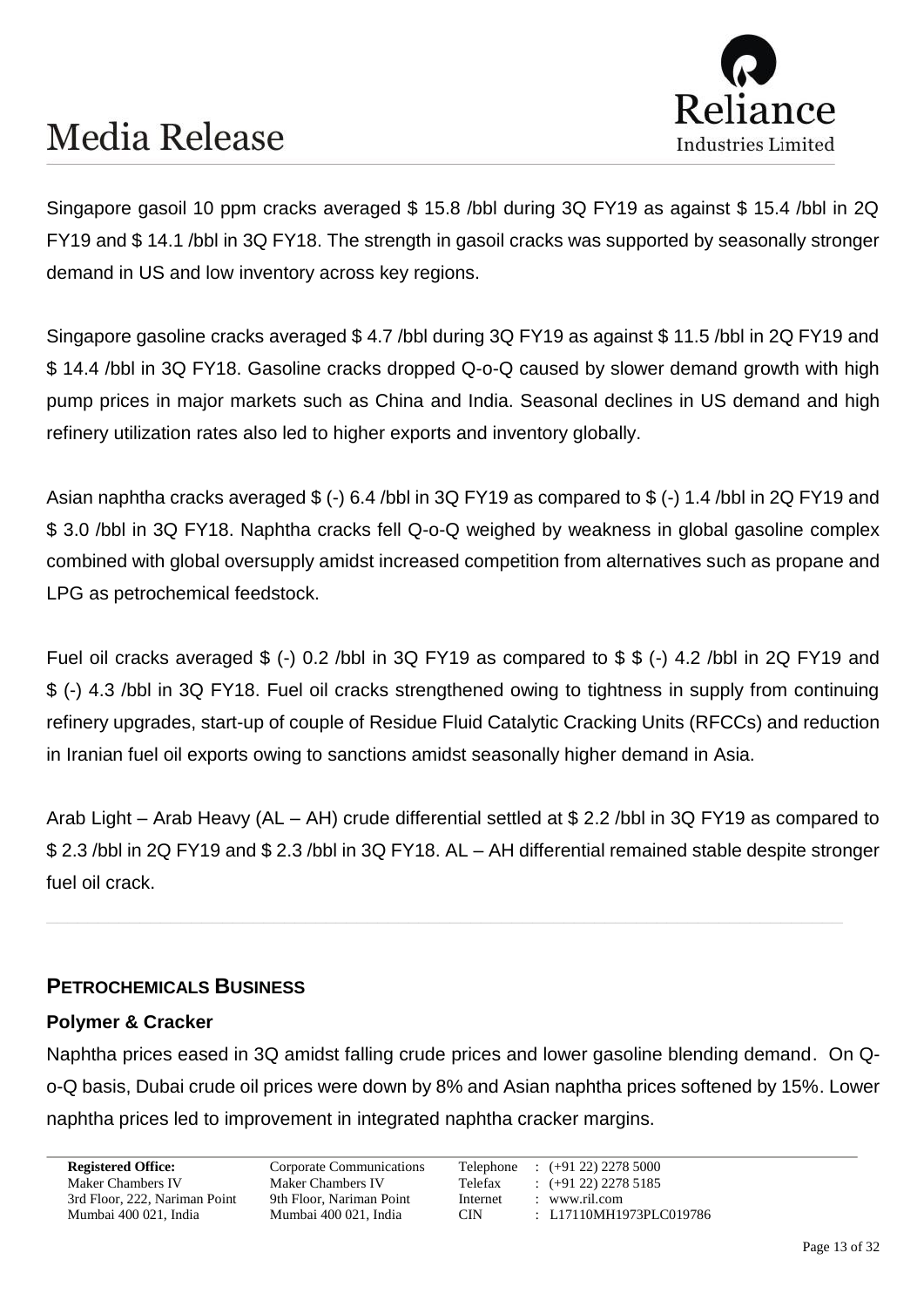

US ethane prices fell 20% Q-o-Q in line with the prevailing feedstock trend and weaker demand from US Crackers. Propylene prices also softened by 6% Q-o-Q with high global inventory due to major cracker capacities coming online post shutdowns.

PP margins improved 20% Q-o-Q and were at healthy levels of \$259/MT due to weakening of propylene prices. PE margins also strengthened by 6% on Q-o-Q basis to \$590/MT with easing of naphtha prices. PVC margins softened to \$ 410/MT with 4 year high EDC prices.

Despite increasing awareness and policy implementation against single usage plastics, overall polymer demand in India followed sustainable growth trajectory led by infrastructure, agriculture and e-commerce industries. On Y-o-Y basis, domestic polymer demand increased by 6% for 9M FY19; PP, PE and PVC demand were higher by 5%, 7% and 7% respectively. Demand for 3Q FY19 increased by 2% on Y-o-Y basis. RIL's polymer production was at a record high level of 1.5 MMT during 3Q FY19, up 17% Y-o-Y driven by best-in class performance across sites including new ROGC complex. RIL maintained its leadership position in domestic polymer market.

#### **Polyester Chain**

During the quarter naphtha prices declined 15% Q-o-Q, while tight supplies and strong demand in China capped the downtrend of PX price to 3% Q-o-Q. Consequently, PX-Naphtha margin improved by 12% Q-o-Q (\$547/MT).

PTA margins remained healthy (\$184/MT) and continued above 5-year average. PTA players optimized operations by carrying out their long over-due plant maintenances and lowering operating rates. RIL operated its PTA facilities at full utilization levels.

MEG markets were impacted by the upstream volatility and cautious downstream demand. MEG prices declined 18% Q-o-Q with rising Chinese port inventories and low polymerization rate. MEG margin declined 21% Q-o-Q (\$374/MT) to 2-year low. RIL remained partially cushioned by the downslide on account of its integrated nature of operations and feed flexibility.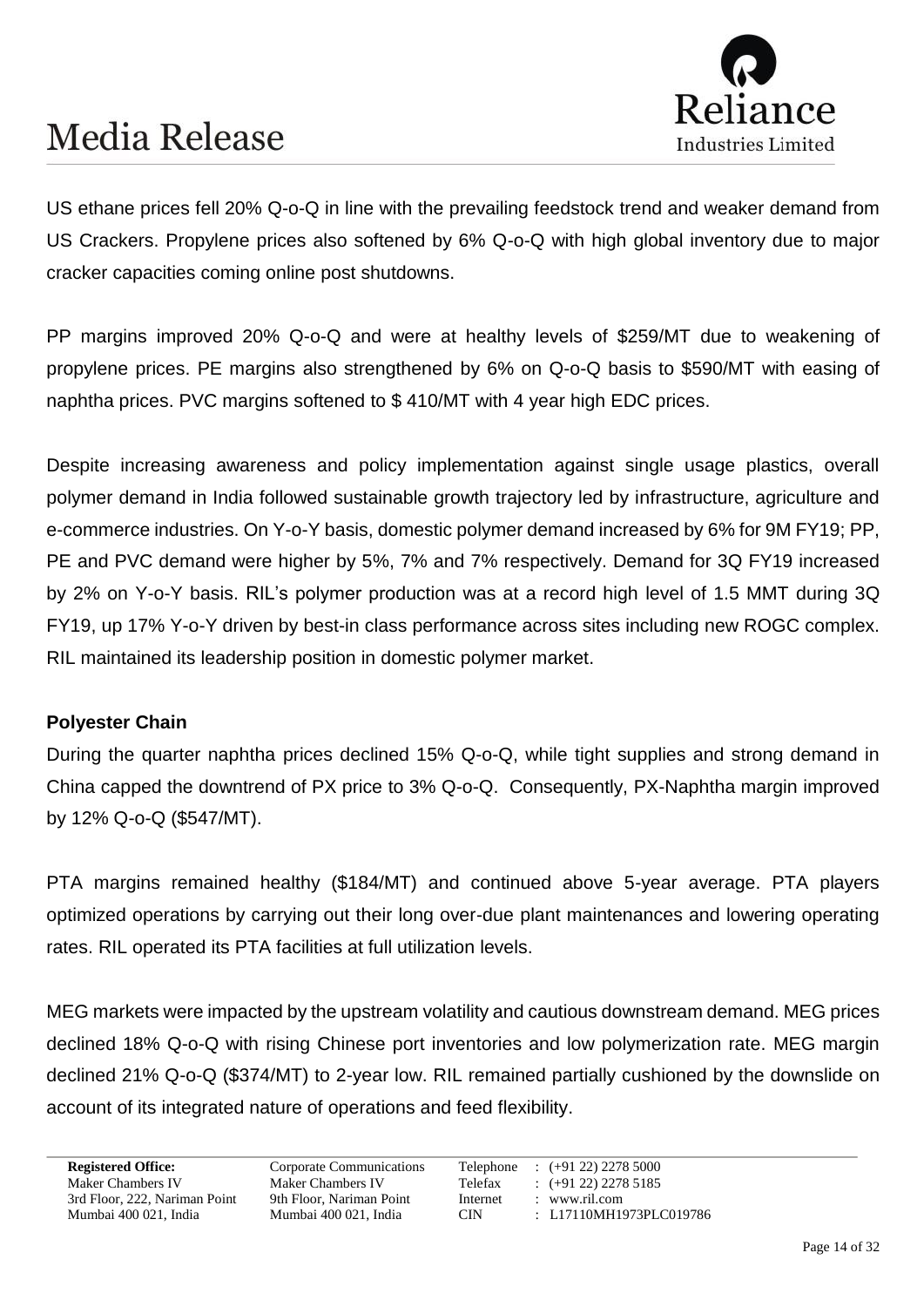

Polyester continued to witness sluggish downstream demand set through the end of previous quarter. Contrary to expectations, demand post-Chinese National holidays failed to pick up. Polyester filament yarn prices declined 14% Q-o-Q, while PTA prices witnessed a marginal decline, thereby weakening margins by 35% Q-o-Q (\$208/MT).

Global PET consumption from beverage sector slowed with onset of cold weather in Northern Hemisphere. Price competition prevailed with producers pushing sales amidst thin trade and falling raw material prices. However, anticipating resurgence in demand ahead of Spring Festival in China, producers maintained high operating rates; accumulating stocks ahead of seasonal demand. PET price declined 10% Q-o-Q, with margin declining 16% Q-o-Q (\$170/MT).

Reliance continues to benefit from integrated operations in the polyester chain. Chain margin declined marginally by 3% Q-o-Q but continued to remain above the 5-year average.

Polyester demand grew by 6% Y-o-Y for the 9M FY19 period led by 11% growth in filament demand and 6% growth in PET demand. Staple fibre demand however declined 9% Y-o-Y due to tight liquidity in downstream and increased recycled PSF replacement. For 3Q FY19, domestic demand for polyester remained weak due to cautious downstream buying.

RIL Fibre intermediate production during 3Q FY19 surged 14% Y-o-Y to 2.9 MMT. Polyester production declined 6% Y-o-Y at 0.7 MMT in view of planned plant maintenances.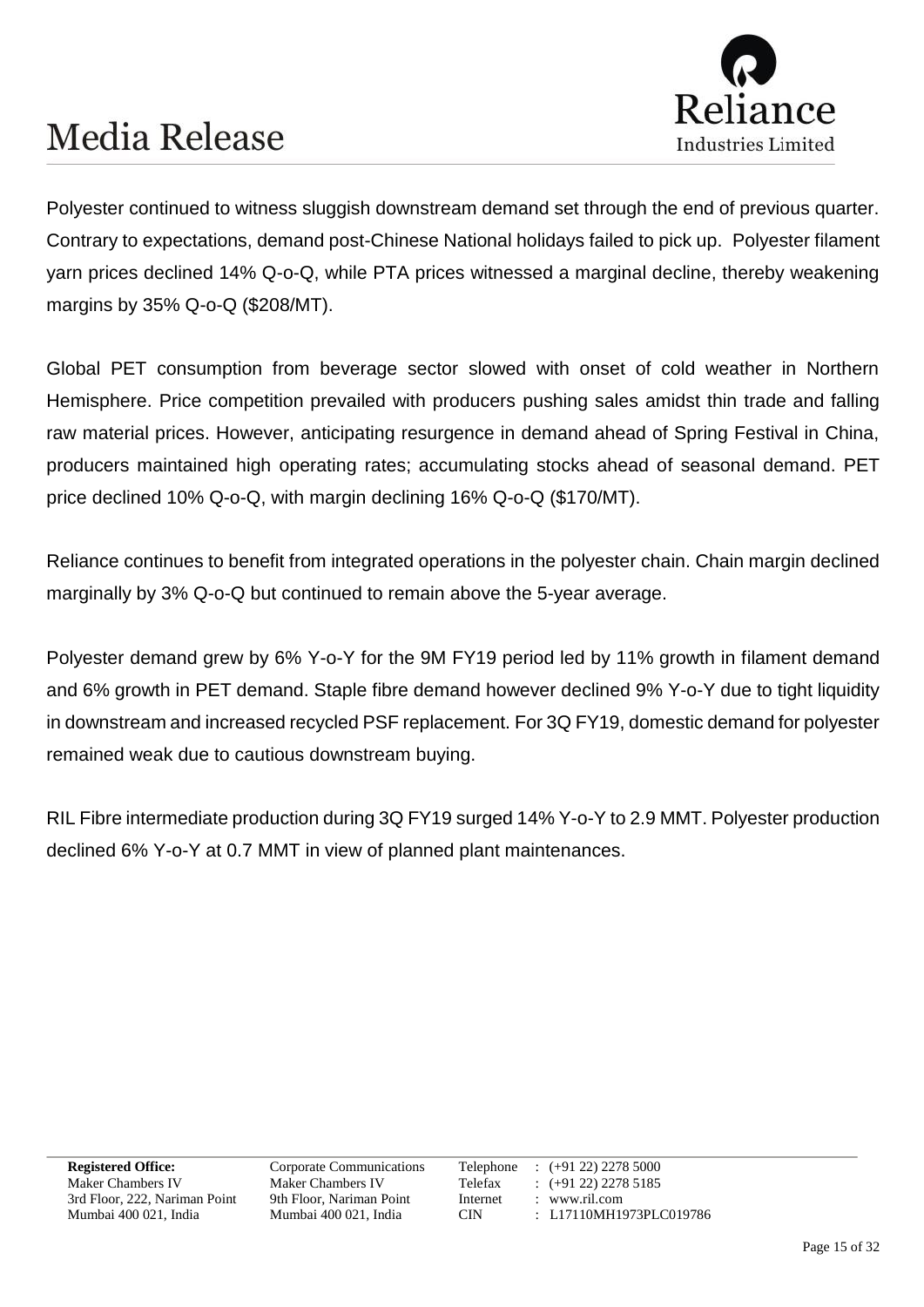

### **OIL AND GAS (EXPLORATION & PRODUCTION) BUSINESS**

### **DOMESTIC OPERATIONS**

| (In ₹ Crore)           | 3Q<br><b>FY19</b> | 2Q<br><b>FY19</b> | 3Q<br><b>FY18</b> | $%$ chg.<br>w.r.t<br><b>2Q FY19</b> | $%$ chg.<br>w.r.t.<br><b>3Q FY18</b> | <b>9M</b><br><b>FY19</b> | 9M<br><b>FY18</b> | % chg.<br>w.r.t.<br><b>9M FY18</b> |
|------------------------|-------------------|-------------------|-------------------|-------------------------------------|--------------------------------------|--------------------------|-------------------|------------------------------------|
| <b>Segment Revenue</b> | 603               | 736               | 752               | (18.1%)                             | $(19.8\%)$                           | 2,093                    | 2,094             | $(0.05\%)$                         |
| <b>Segment EBIT</b>    | 119               | (186)             | (91)              |                                     |                                      | (312)                    | (418)             |                                    |
| EBIT Margin (%)        | 19.7%             | (25.3%)           | (12.1%)           |                                     |                                      | $(14.9\%)$               | $(20.0\%)$        |                                    |
| Production (BCFe)      | 13.2              | 15.3              | 19.7              |                                     |                                      | 46.4                     | 60.6              |                                    |

3Q FY19 revenues from domestic E&P operations decreased by 19.8% Y-o-Y to  $\bar{\tau}$  603 crore due to cessation of production from MA field in 2Q FY19. However, the segment EBIT was at  $\bar{\tau}$  119 crore for the quarter due to optimization of operating expenditure for KG-D6 and CBM blocks along with asset sale of CB10 block.

### **KG-D6**

KG-D6 field produced 6.08 BCF of natural gas in 3Q FY19, a reduction of 62% on a Y-o-Y basis. There was no crude and condensate production due to cessation of MA field from Sept'18.

During the quarter, M/s NIKO (NECO) Ltd defaulted on Cash Calls and accordingly default notice was issued as per the provision of Joint Operating Agreement (JOA). Since NIKO did not cure the default within the default period, RIL and BP issued notice to NIKO for withdrawal from Production Sharing Contract (PSC) and JOA and assign the participating interest to RIL and BP. In response to the notice, NIKO has served notice of Arbitration.

#### **KG-D6 project update**

R-Cluster development project is progressing as per plan. Drilling and lower completion completed for 2 wells out of 6 wells. Drilling of 3rd well currently in progress. First campaign of installation of facilities is also in progress.

For Satellite Cluster development all major orders have been committed. Project related activities have commenced during the quarter.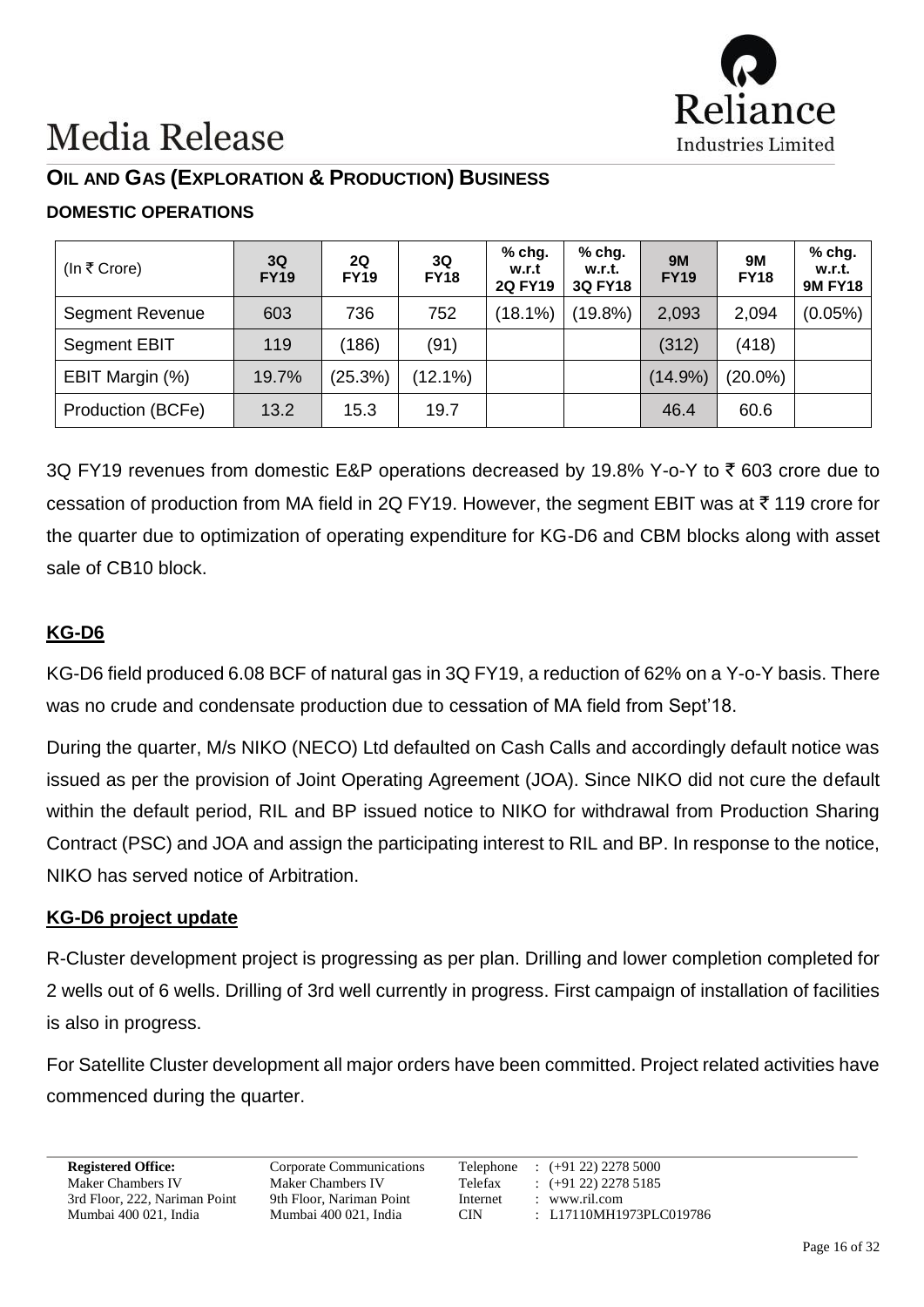

For MJ Development, bid evaluation for major long lead items including FPSO is underway.

### **Panna-Mukta and Tapti**

Panna-Mukta fields produced 1.08 MMBBL of crude oil and 13.5 BCF of natural gas in 3Q FY19, a reduction of 18% in crude oil and 11% in natural gas on Y-o-Y basis. Lower production is mainly on account of natural field decline.

### **CBM**

During the quarter, the CBM field produced 3.21 BCF of gas as compared to 2.44 BCF during 3Q FY18 and 3.04 BCF during 2Q FY19, an increase of 32% and 6% respectively. The average production rate for the quarter was at 0.99 MMSCMD.

#### **Other Blocks**

During the quarter, RIL completed closing formalities of sale of 70% participating interest in CB10 block to M/s Sun Petro. Assignment of participating interest to Sun Petro was approved by MoPNG.

#### **Oil & Gas (US Shale)**

| (In ₹ Crore)           | 3Q<br><b>CY18</b> | 2Q<br><b>CY18</b> | 3Q<br><b>CY17</b> | $%$ chg.<br>w.r.t<br><b>2Q CY18</b> | $%$ chg.<br>w.r.t.<br>3Q CY17 | <b>9M</b><br><b>CY18</b> | <b>9M</b><br><b>CY17</b> | % chg.<br>w.r.t.<br><b>9M CY17</b> |
|------------------------|-------------------|-------------------|-------------------|-------------------------------------|-------------------------------|--------------------------|--------------------------|------------------------------------|
| <b>Segment Revenue</b> | 579               | 585               | 512               | $(1.0\%)$                           | 13.1%                         | 1,842                    | 1,861                    | $(1.0\%)$                          |
| Segment EBIT           | (298)             | (294)             | (204)             |                                     |                               | (791)                    | (516)                    |                                    |
| EBIT Margin (%)        | (51.5%)           | (50.3%)           | $(39.8\%)$        |                                     |                               | $(42.9\%)$               | (27.7%)                  |                                    |
| Production (BCFe)      | 21.2              | 23.8              | 32.4              |                                     |                               | 73.7                     | 106.2                    |                                    |

*Note: 3Q/9M CY18 financials for US Shale are consolidated in 3Q/9M FY19 results as per accounting standards. Financials above are for RHUSA, of which US Shale gas is the key business*

Upward trend in liquid prices had continued in the quarter 3Q CY18 (consolidated with 3Q FY19). WTI improved by 2% and NGL realization improved 18.9% Q-o-Q. Henry Hub gas prices were 3.5% higher which was coupled with improvement of 7% in Marcellus differentials to HH Q-o-Q. Blended realization was almost at 2QCY18 levels. However, volumes were 11% lower Q-o-Q mainly due to natural decline

3rd Floor, 222, Nariman Point 9th Floor, Nariman Point Internet : www.ril.com

**Registered Office:** Corporate Communications Telephone : (+91 22) 2278 5000 Maker Chambers IV Maker Chambers IV Telefax : (+91 22) 2278 5185<br>
3rd Floor, 222, Nariman Point 9th Floor, Nariman Point Internet : www.ril.com Mumbai 400 021, India Mumbai 400 021, India CIN : L17110MH1973PLC019786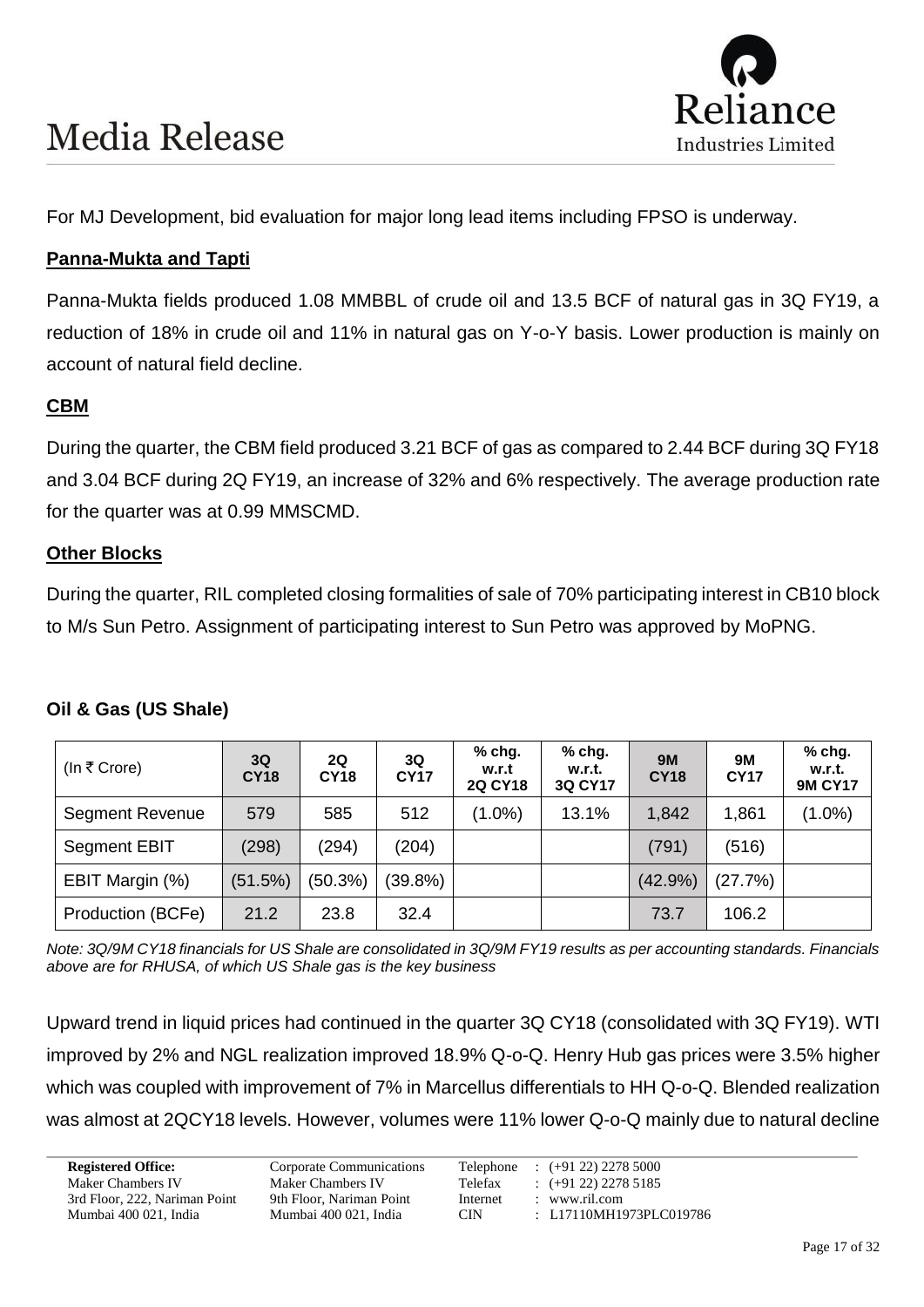

of wells and no new wells coming online in the JV operated areas. This resulted in revenues being lower Q-o-Q. Opex was comparable to last quarter and depletion reduced due to lower volumes.

#### **Review of US Shale Operations (4Q CY 18)**

During 4Q CY18, markets remained volatile for both Gas and condensate. While HH prices shot up towards the end of quarter, there was steep decline in liquid prices. WTI averaged at \$ 59.43/bbl vs. \$ 69.5/bbl in 3Q CY18. NGL realization was down 22% Q-o-Q at \$26.1/bbl, on back of lower WTI prices and burgeoning supplies of NGLs. Ethane demand is supported by increased consumption at new crackers; however lower WTI and Propane prices are offsetting the impact.

Henry Hub gas prices averaged 26% higher at \$ 3.64/MMBtu in combination with improved Marcellus differentials to HH at (\$0.47)/MMBtu which are 10% higher Q-o-Q.

Drilling operations continued at Chevron JV operated areas during the quarter; 2 fluid rigs were in operations and 5 wells were drilled. Drilling and completion activities continue in the non-operated areas as well; 13 wells drilled and 2 non operated wells were put on production towards the end of the quarter with minimal working interest.

Overall production was 1% lower at 20.9 bcfe; mainly due to natural decline of wells which was largely offset by new wells coming online in the Non-operated areas. Capex for the quarter was ~60% higher Q-o-Q at \$ 65 MM, reflecting pickup in activity in both the JVs.

Reliance continues to focus on value maximization of remaining two JV's through production stabilization, well design improvements reflecting latest completion designs, and improving well inventory through development plan optimization.

**\_\_\_\_\_\_\_\_\_\_\_\_\_\_\_\_\_\_\_\_\_\_\_\_\_\_\_\_\_\_\_\_\_\_\_\_\_\_\_\_\_\_\_\_\_\_\_\_\_\_\_\_\_\_\_\_\_\_\_\_\_\_\_\_\_\_\_\_\_\_\_\_\_\_\_**

#### **ORGANIZED RETAIL BUSINESS**

Reliance Retail registered robust growth during the quarter driven by healthy festive season sales and new store openings. Revenues have nearly doubled for five consecutive quarters and EBITDA has nearly tripled for four consecutive quarters. Year-to-date revenues and profits have surpassed the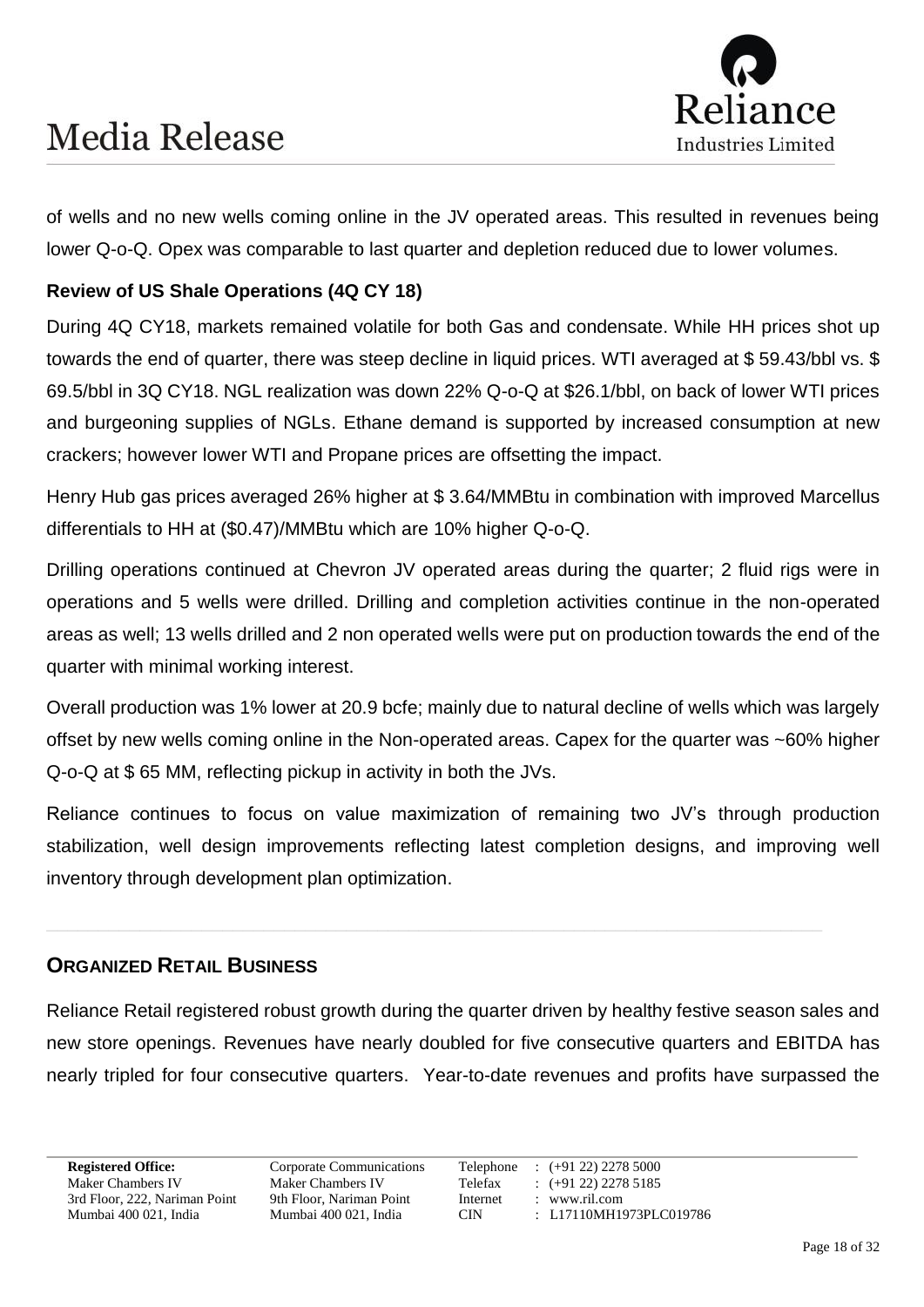

whole of FY18. During the period, Reliance Retail further consolidated its leadership position and is India's largest, most profitable and fastest growing retailer.

Segment Revenue for 3Q FY19 grew by 89% Y-o-Y to ₹ 35,577 crore as against ₹ 18,798 crore in the corresponding period of the previous year. PBDIT for 3Q FY19 grew by 177% Y-o-Y to ₹ 1,680 crore as against ₹ 606 crore in the corresponding period of the previous year.

Segment Revenues for 9M FY19 grew by 109% Y-o-Y to ₹ 93,903 crore from ₹ 45,015 crore. PBDIT for 9M FY19 grew by 195% Y-o-Y to ₹ 4,278 crore from ₹ 1,448 crore. Reliance Retail received over 5.7 crore footfalls across its stores during the Diwali Festive period, up by 25% over comparable period last year and witnessed high double-digit LFL revenue growth. During the quarter, Reliance Retail received over 13.9 crore footfalls, a growth of 21% Y-o-Y across its stores.

Reliance Retail's grocery stores led by Reliance Fresh and SMART delivered a robust revenue growth during the quarter backed by healthy volume growth across food and non-food categories. Strengthening own brand portfolio, 37 new SKUs across food FMCG, home and personal care were launched. 10 new SMART stores and 7 new Fresh stores were opened during the quarter taking the total count to 539 Fresh and Smart stores as on 31<sup>st</sup> December 2018. Reliance SMART won 'Rapid Expansion with SMART Hyper Model' award at IMAGES South India Retail Awards 2018.

In Fashion & Lifestyle, accelerated store opening continues with 100 new stores being launched during the quarter, extending its reach to serve customers across 25 new cities with latest and trendy fashion products. Trends Extension formats continue to receive overwhelming customer response driving strong revenue growth and enjoys an early mover advantage in small towns. 32 Trends Women, 19 Trends Small Town Stores and 5 Trends Man stores are operational as on 31<sup>st</sup> December 2018, with plans to extend its reach covering newer geographies across the country.

3rd Floor, 222, Nariman Point 9th Floor, Nariman Point Internet : www.ril.com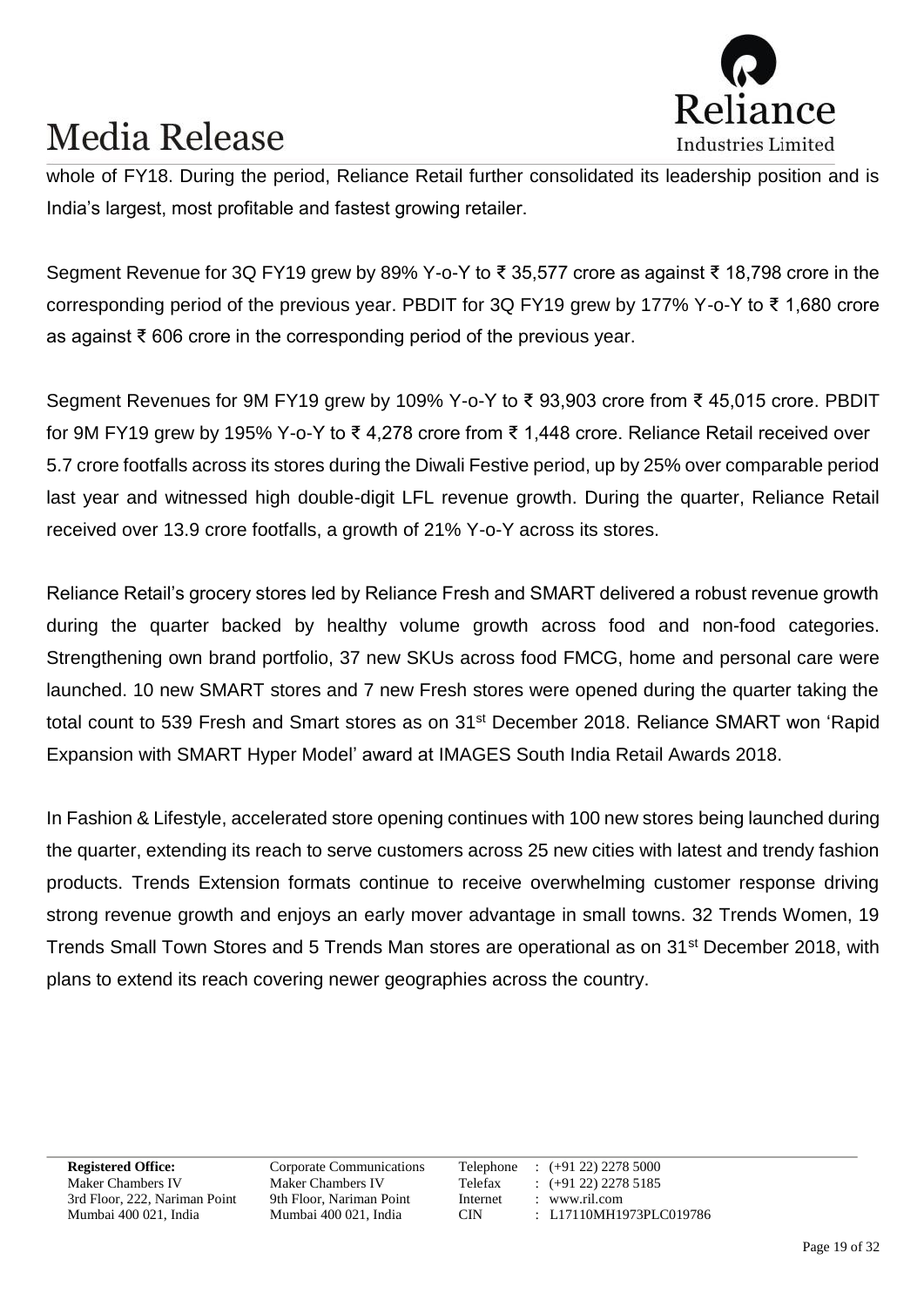

Ajio.com, the curated online fashion destination, continues to gather customer traction across all parameters. With an endeavour to offer latest fashion to Indian consumers, Ajio nearly doubled its option width from 60,000 to over 115,000 options during the quarter. Ajio Gold, a collection of premium and luxury brands was launched during the quarter.

Reliance Brands during the quarter announced a partnership with Williams-Sonoma, to bring Pottery Barn, Pottery Barn Kids and West Elm to India and launched new multi-brand retail store 'The White Crow' in Ahmedabad.

Reliance Jewels crossed a milestone of 100 stores, now operates 109 stores / SIS across 57 cities. During the quarter, Reliance Jewels was awarded with the 'Innovative Marketing Campaign of the Year 2018' award at the Gem and Jewellery Trade Council of India (GJTCI) Awards.

Reliance Digital witnessed one of the strongest quarters amidst buoyant customer demand during the festive period. During the Diwali period, Reliance Digital witnessed strong LFL revenue growth. Aggressive opening price points from leading brands and own brands, wider assortments and superior after sales service plans helped drive growth.

During the quarter, Reliance Retail opened 21 new Digital stores and 640 Jio Stores and was awarded the Gold title for 'Grand Prix Award for the Most Admired Brand of the Year' and Silver title for 'Excellence in Brand Awareness' at the ACEF Asian Leadership Award 2018.

Reliance Retail now operates 514 own retail outlets as of 31<sup>st</sup> December, 2018. It continues to witness healthy volume growth across petroleum products.

Reliance Retail continues to strengthen its store network to have a ubiquitous presence across 6,400+ towns and cities. Reliance Retail continues add new stores to its network at an accelerated pace. 140 stores and 640 Jio Stores were added during the quarter translating to over 60 store openings a week.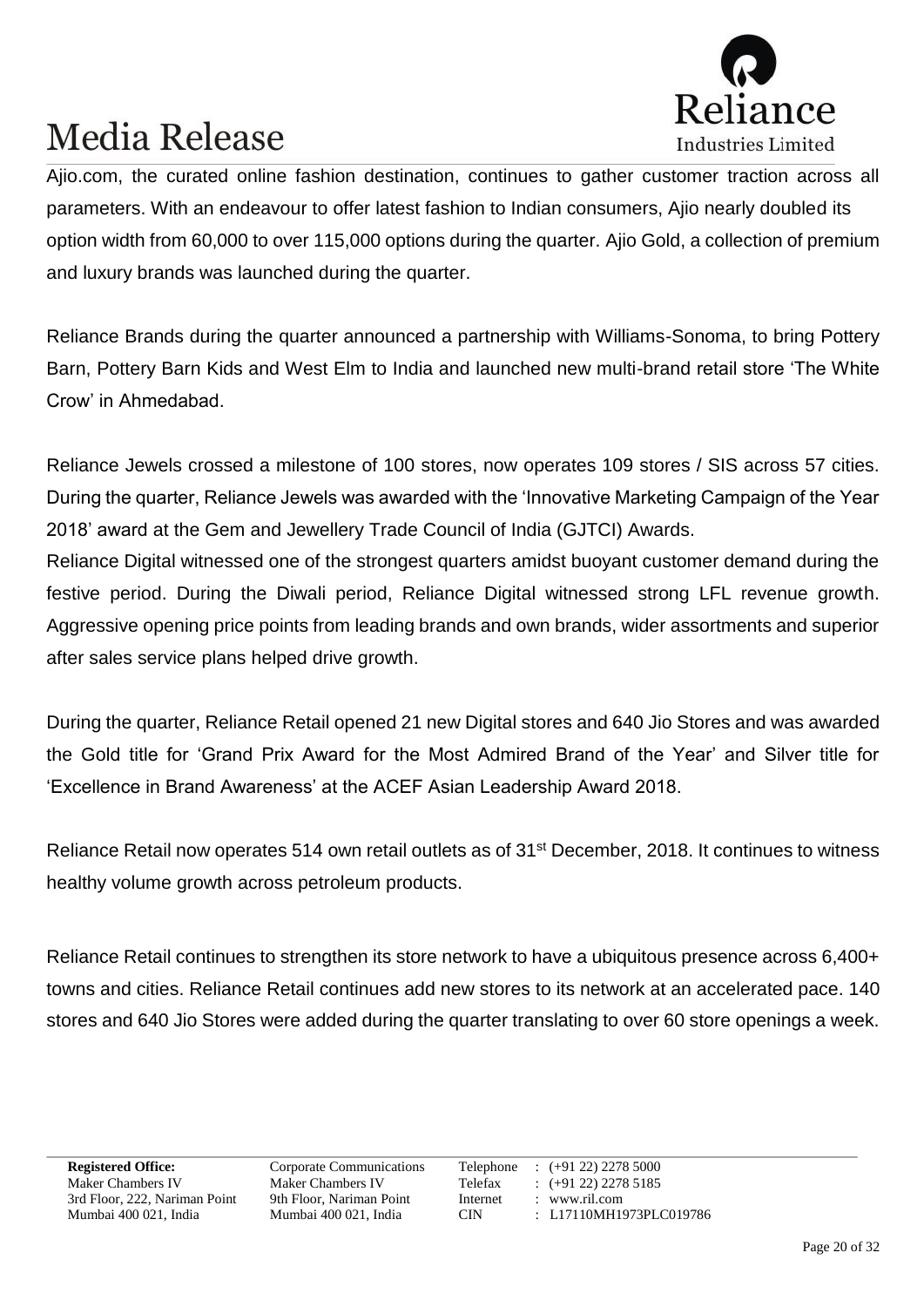

Reliance Retail operated 9,907 stores with an area of over 20.6 million sq ft and 514 petro outlets as of 31st December 2018.

**\_\_\_\_\_\_\_\_\_\_\_\_\_\_\_\_\_\_\_\_\_\_\_\_\_\_\_\_\_\_\_\_\_\_\_\_\_\_\_\_\_\_\_\_\_\_\_\_\_\_\_\_\_\_\_\_\_\_\_\_\_\_\_\_\_\_\_\_\_\_\_\_\_\_\_**

#### **MEDIA BUSINESS**

Network18 Media & Investments Limited reported 3Q FY19 consolidated revenue of  $\bar{\tau}$  1,524 crores (up 20% Y-o-Y on a comparable basis) driven by advertising tailwinds, successful movies like "Andhadhun" and healthy growth in subscription income. Comparable operating EBITDA rose 18% Y-o-Y to  $\bar{\tau}$  88 crores in Q3 FY19, despite continuing investments into recent launches Colors Tamil and Colors Kannada Cinema. EBIT rose to  $\bar{\tau}$  58 Cr as operating leverage drove profitability in broadcasting, especially led by continued strong performance of regional channels across both our news and entertainment portfolios.

The News channel cluster cemented its top rank with viewership share rising further to 11.5%, which drove revenue up 16% Y-o-Y. Hindi News channel News18 India is now a solid #2 in the fastest growing genre, and the regional portfolio has more than doubled its viewership share over 2 years. The regional news business slashed its substantial gestation losses by 68% Y-o-Y, and was merged into the parent under a corporate structure simplification scheme.

The Entertainment cluster's viewership share clocked 11.2%. Revenues grew 23%, driven by strong performance of regional entertainment channels and movie successes. Adjusting for operating losses of new initiatives launched over past 4 quarters, business-as-usual margins for Entertainment grew to 8.3% from 6.4% in Q3 FY18. OTT platform VOOT has the highest average daily viewership time per user amongst peers.

3rd Floor, 222, Nariman Point 9th Floor, Nariman Point Internet : www.ril.com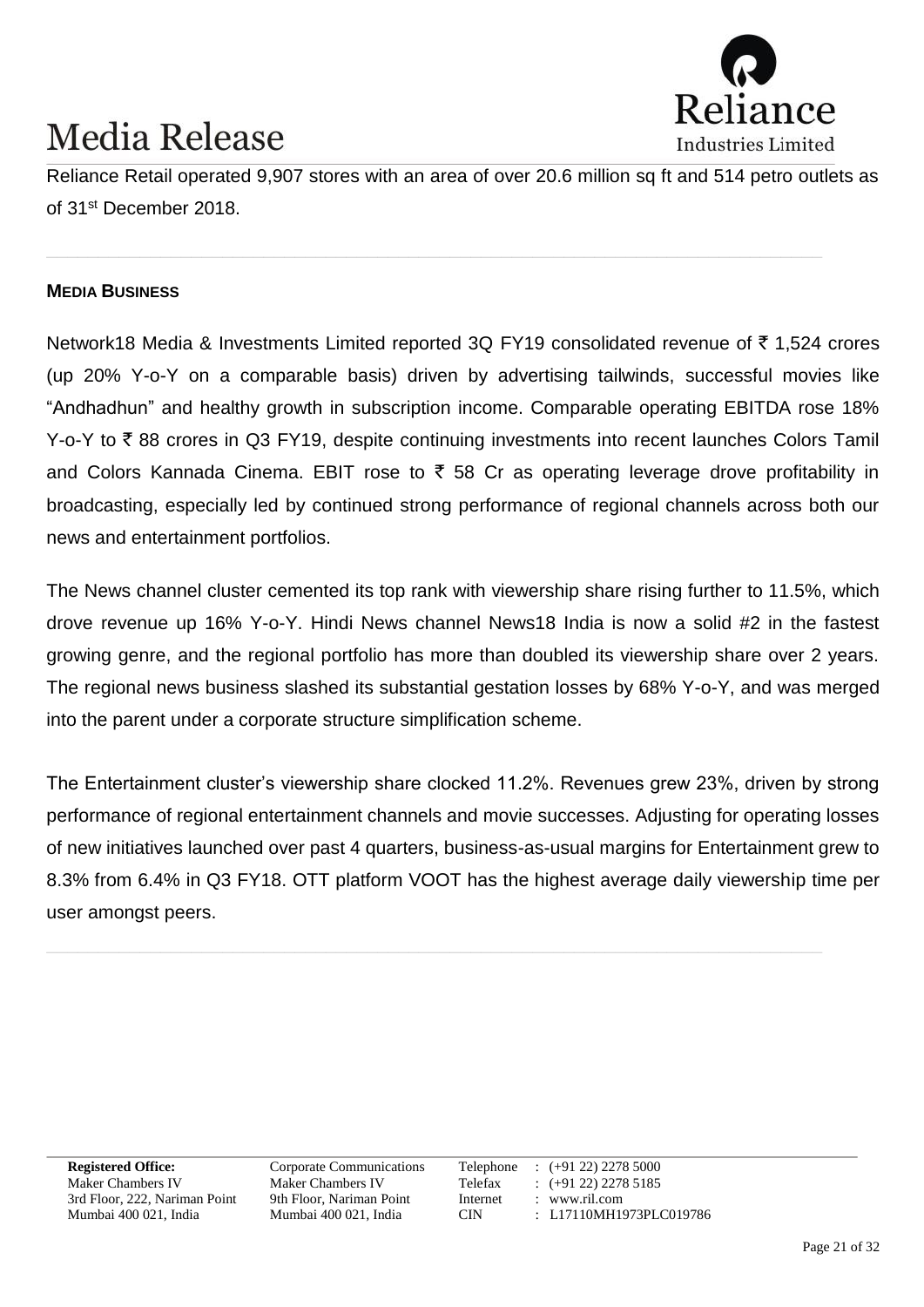

#### **DIGITAL SERVICES BUSINESS**

Jio has built a next generation all-IP data network with latest 4G LTE technology. It is the only network built as a Mobile Video Network and for providing Voice over LTE technology. It has built a future ready network which can easily deploy 5G and beyond technology in the last leg. Jio has created an ecosystem comprising network, devices, applications and content, service experience and affordable tariffs for everyone to live the Jio Digital Life.

Jio has created a strong data network with infrastructure and backhaul for offering wireless services, wireline services, FTTH, Enterprise offering, IOT services and other digital services. These will lead to sustained growth in data consumption on the network.

Jio continues to be the most popular wireless broadband service provider in the country with its subscriber base increasing to 280.1 million as of 31-December-2018. Net subscriber addition for the Company during the past twelve months was 120 million, which is the highest in the industry by a substantial margin. Jio has become a service provider of choice across customer strata with highest share of smartphone subscribers, and a growing JioPhone user base.

Customer engagement for Jio services continues to be industry leading with average data consumption at 10.8 GB per user per month, average voice consumption at 794 minutes per user per month. Average data consumption has sustained at elevated levels despite higher base, primarily driven by superior network performance and improving use cases on the Jio digital platform.

The company announced its JioGigaFiber services for Homes and Enterprise at the 41st AGM (post IPO) of RIL held on 5th July 2018. Jio has seen overwhelming customer interest across 1,400 cities. Jio is currently connecting homes on priority based on the requests received and optimising its service offerings. The connectivity solutions market for Homes and Enterprise would be re-invented with Jio's next generation FTTX services.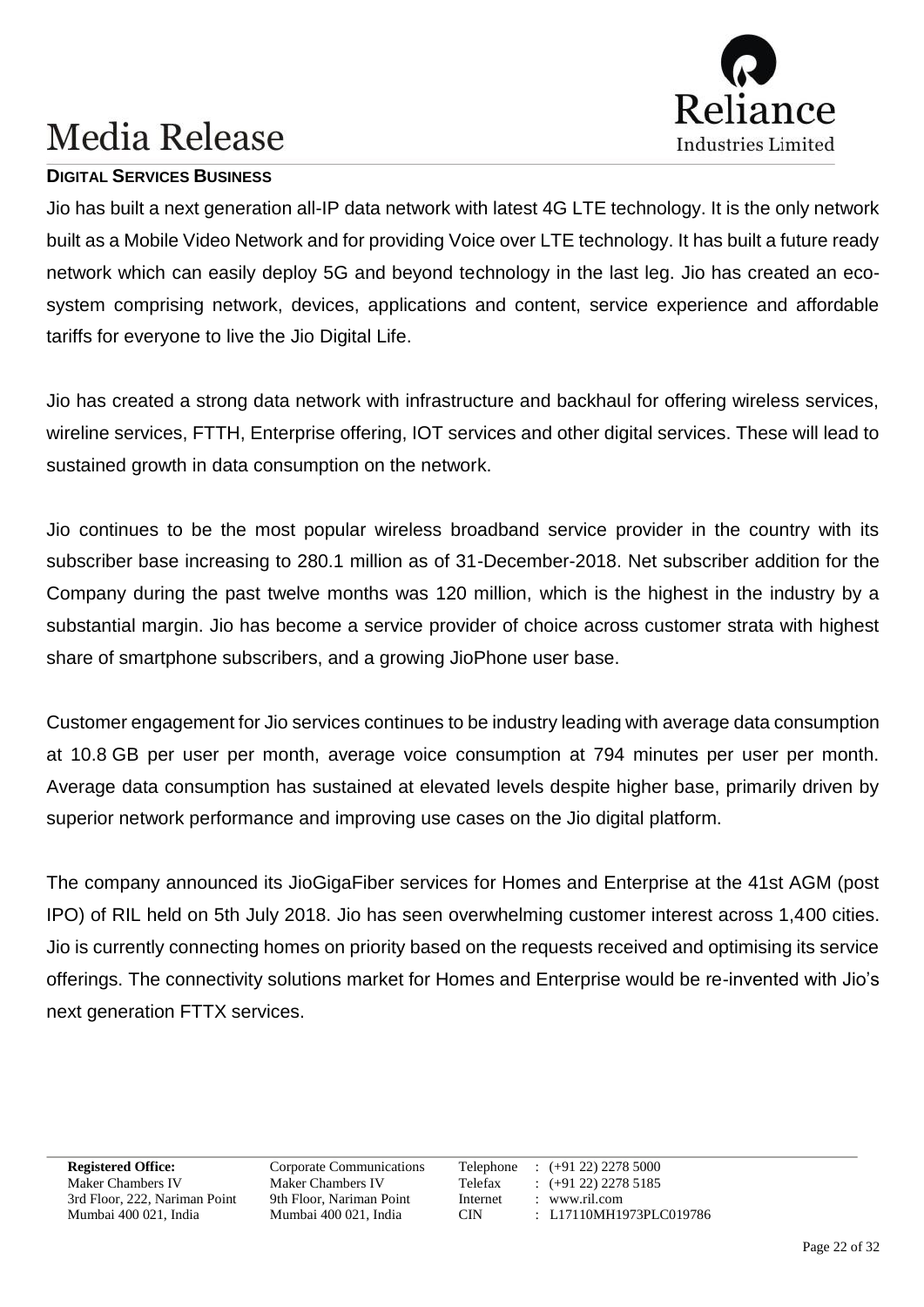

Jio's end-to-end all IP network has been consistently rated as the fastest network in India by TRAI's MySpeed application over the last 23 months with an average download speed of 18.7 Mbps during December 2018. Jio has also been consistently rated to have the widest LTE coverage in the country.

At The Maddies 2018, Jio won Hall of Fame award for Mobile Marketer of the year 2018; and an award for Best use of apps for gaming/ marketing for Jio KBC & Jio Cricket Play Along. Also during the quarter, Nikkei recognised JioPhone as the most transformative innovation of the year. In addition, Jio Interact recently won 'Award for Marketing Excellence in Telecom' at ETNOW Stars of the Industry Awards, and was also regarded as the 'Best Innovative Use of Tech in Indian Marketing' at the 5th edition of Indian Marketing Awards.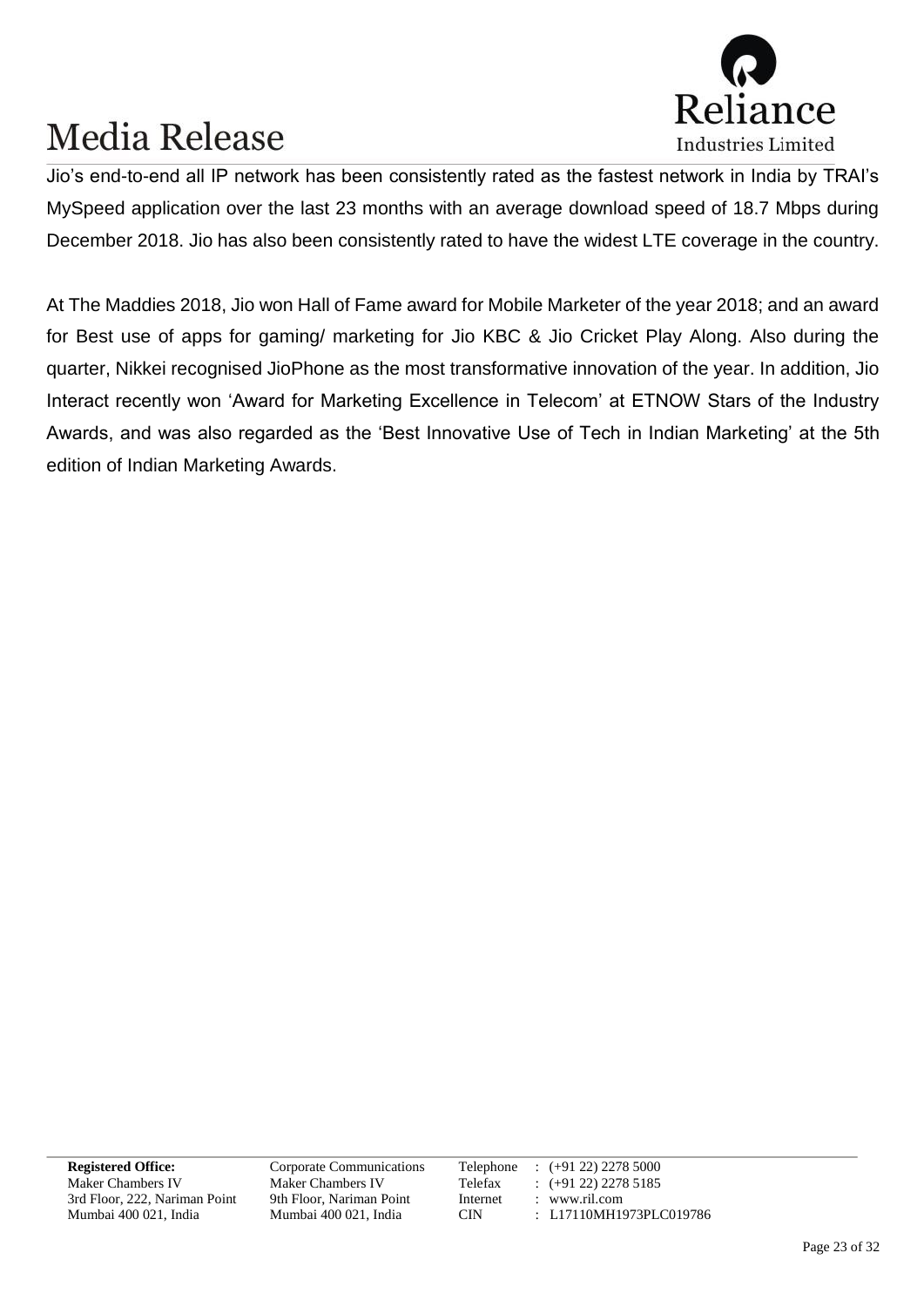

#### **UNAUDITED CONSOLIDATED FINANCIAL RESULTS FOR THE QUARTER/NINE MONTHS ENDED 31ST DECEMBER, 2018**

|        |                                                                                                           | (₹ in crore, except per share data) |                      |                |           |                          |                         |
|--------|-----------------------------------------------------------------------------------------------------------|-------------------------------------|----------------------|----------------|-----------|--------------------------|-------------------------|
|        | <b>Particulars</b>                                                                                        |                                     | <b>Quarter Ended</b> |                |           | <b>Nine Months Ended</b> | Year Ended<br>(Audited) |
|        |                                                                                                           | 31 Dec'18                           | 30 Sep'18            | 31 Dec'17      | 31 Dec'18 | 31 Dec'17                | 31 Mar'18               |
| Income |                                                                                                           |                                     |                      |                |           |                          |                         |
|        | Value of Sales & Services (Revenue)                                                                       | 171,336                             | 156,291              | 109,905        | 469,326   | 301,611                  | 430,731                 |
|        | Less: GST Recovered                                                                                       | 11,037                              | 10,273               | 7,405          | 29.940    | 13,489                   | 22,466                  |
|        | <b>Revenue from Operations</b>                                                                            | 160,299                             | 146,018              | 102,500        | 439,386   | 288,122                  | 408,265                 |
|        | Other Income                                                                                              | 2,460                               | 1,250                | 2,218          | 5,488     | 6,659                    | 8,862                   |
|        | <b>Total Income</b>                                                                                       | 162,759                             | 147,268              | 104,718        | 444,874   | 294,781                  | 417,127                 |
|        | <b>Expenses</b>                                                                                           |                                     |                      |                |           |                          |                         |
|        | Cost of Materials Consumed                                                                                | 68,204                              | 76,686               | 54,864         | 213,145   | 146,659                  | 207,448                 |
|        | Purchases of Stock-in-Trade                                                                               | 35,813                              | 29,369               | 17,489         | 91,738    | 45,783                   | 68,628                  |
|        | Changes in Inventories of Finished Goods, Work-in-Progress and Stock-in-Trade                             | 7,342                               | (5, 576)             | (6,633)        | (3,044)   | (7,259)                  | (8,610)                 |
|        | Excise Duty and Service Tax                                                                               | 3,902                               | 2,695                | 2,690          | 10,910    | 13,360                   | 16,588                  |
|        | <b>Employee Benefits Expense</b>                                                                          | 3,265                               | 2,927                | 2,333          | 9,143     | 7,048                    | 9,523                   |
|        | <b>Finance Costs</b>                                                                                      | 4,119                               | 3,932                | 2,095          | 11,601    | 5,486                    | 8,052                   |
|        | Depreciation / Amortisation and Depletion Expense                                                         | 5,237                               | 5,229                | 4,530          | 15,639    | 11,854                   | 16,706                  |
|        | Other Expenses                                                                                            | 20,456                              | 18,809               | 14,177         | 54,408    | 36,832                   | 50,512                  |
|        | <b>Total Expenses</b>                                                                                     | 148,338                             | 134,071              | 91,545         | 403,540   | 259,763                  | 368,847                 |
|        | Profit Before Share of Profit/(Loss) of Associates and Joint Ventures,<br><b>Exceptional Item and Tax</b> | 14,421                              | 13,197               | 13,173         | 41,334    | 35,018                   | 48,280                  |
|        | Share of Profit/(Loss) of Associates and Joint Ventures                                                   | 24                                  | 1                    | 39             | 35        | 67                       | 59                      |
|        | Profit Before Exceptional Item and Tax                                                                    | 14,445                              | 13,198               | 13,212         | 41,369    | 35,085                   | 48,339                  |
|        | <b>Exceptional Item</b>                                                                                   |                                     |                      |                |           | 1,087                    | 1,087                   |
|        | <b>Profit Before Tax</b>                                                                                  | 14,445                              | 13,198               | 13,212         | 41,369    | 36,172                   | 49,426                  |
|        | <b>Tax Expenses</b>                                                                                       |                                     |                      |                |           |                          |                         |
|        | <b>Current Tax</b>                                                                                        | 2,955                               | 2,917                | 2,634          | 8,879     | 7,408                    | 10,098                  |
|        | Deferred Tax                                                                                              | 1,114                               | 732                  | 1,141          | 3,080     | 2,151                    | 3,248                   |
|        | <b>Profit for the Period</b>                                                                              | 10,376                              | 9,549                | 9,437          | 29,410    | 26,613                   | 36,080                  |
|        | Other Comprehensive Income (OCI)                                                                          |                                     |                      |                |           |                          |                         |
| j.     | Items that will not be reclassified to Profit and Loss                                                    | 341                                 | (220)                | 102            | 195       | 303                      | 495                     |
| ii     | Income tax relating to items that will not be reclassified to Profit or Loss                              | (42)                                | 16                   | $\overline{2}$ | (40)      | (16)                     | (11)                    |
| iii    | Items that will be reclassified to Profit or Loss                                                         | 787                                 | (2, 211)             | (1, 184)       | (3, 481)  | (1, 433)                 | (3,053)                 |
| iv     | Income tax relating to items that will be reclassified to Profit or Loss                                  | (410)                               | 322                  | 225            | 318       | 504                      | 934                     |
|        | <b>Total Other Comprehensive Income (Net of Tax)</b>                                                      | 676                                 | (2,093)              | (855)          | (3,008)   | (642)                    | (1,635)                 |
|        | Total Comprehensive Income for the Period                                                                 | 11,052                              | 7,456                | 8,582          | 26,402    | 25,971                   | 34,445                  |
|        | Net Profit attributable to:                                                                               |                                     |                      |                |           |                          |                         |
| a)     | <b>Owners of the Company</b>                                                                              | 10,251                              | 9,516                | 9,420          | 29,226    | 26,637                   | 36,075                  |
| b)     | Non-Controlling Interest                                                                                  | 125                                 | 33                   | 17             | 184       | (24)                     | $\sqrt{5}$              |
|        | Other Comprehensive Income attributable to:                                                               |                                     |                      |                |           |                          |                         |
| a)     | Owners of the Company                                                                                     | 687                                 | (2,092)              | (851)          | (2,997)   | (639)                    | (1,639)                 |
| b)     | Non-Controlling Interest                                                                                  | (11)                                | (1)                  | (4)            | (11)      | (3)                      | $\overline{4}$          |
|        | Total Comprehensive Income attributable to:                                                               |                                     |                      |                |           |                          |                         |
| a)     | Owners of the Company                                                                                     | 10,938                              | 7,424                | 8,569          | 26,229    | 25,998                   | 34,436                  |
| b)     | Non-Controlling Interest                                                                                  | 114                                 | 32                   | 13             | 173       | (27)                     | 9                       |
|        | Earnings per equity share (Face Value of ₹10/-) (Not Annualised)                                          |                                     |                      |                |           |                          |                         |
| (a)    | Basic (in ₹)                                                                                              | 17.30                               | 16.06                | 15.97          | 49.33     | 45.00                    | 60.94                   |
| (b)    | Diluted (in ₹)                                                                                            | 17.30                               | 16.06                | 15.95          | 49.32     | 44.96                    | 60.89                   |
|        | Paid up Equity Share Capital, Equity Shares of ₹ 10/- each.                                               | 5,927                               | 5,926                | 5,921          | 5,927     | 5,921                    | 5,922                   |
|        | Other Equity excluding Revaluation Reserve                                                                |                                     |                      |                |           |                          | 287,584                 |

**Registered Office:** Corporate Communications Telephone : (+91 22) 2278 5000 Maker Chambers IV<br>
Maker Chambers IV<br>
Telefax : (+91 22) 2278 5185<br>
3rd Floor, 222, Nariman Point 9th Floor, Nariman Point Internet : www.ril.com 3rd Floor, 222, Nariman Point 9th Floor, Nariman Point Internet internet in Mumbai 400 021, India CIN

: L17110MH1973PLC019786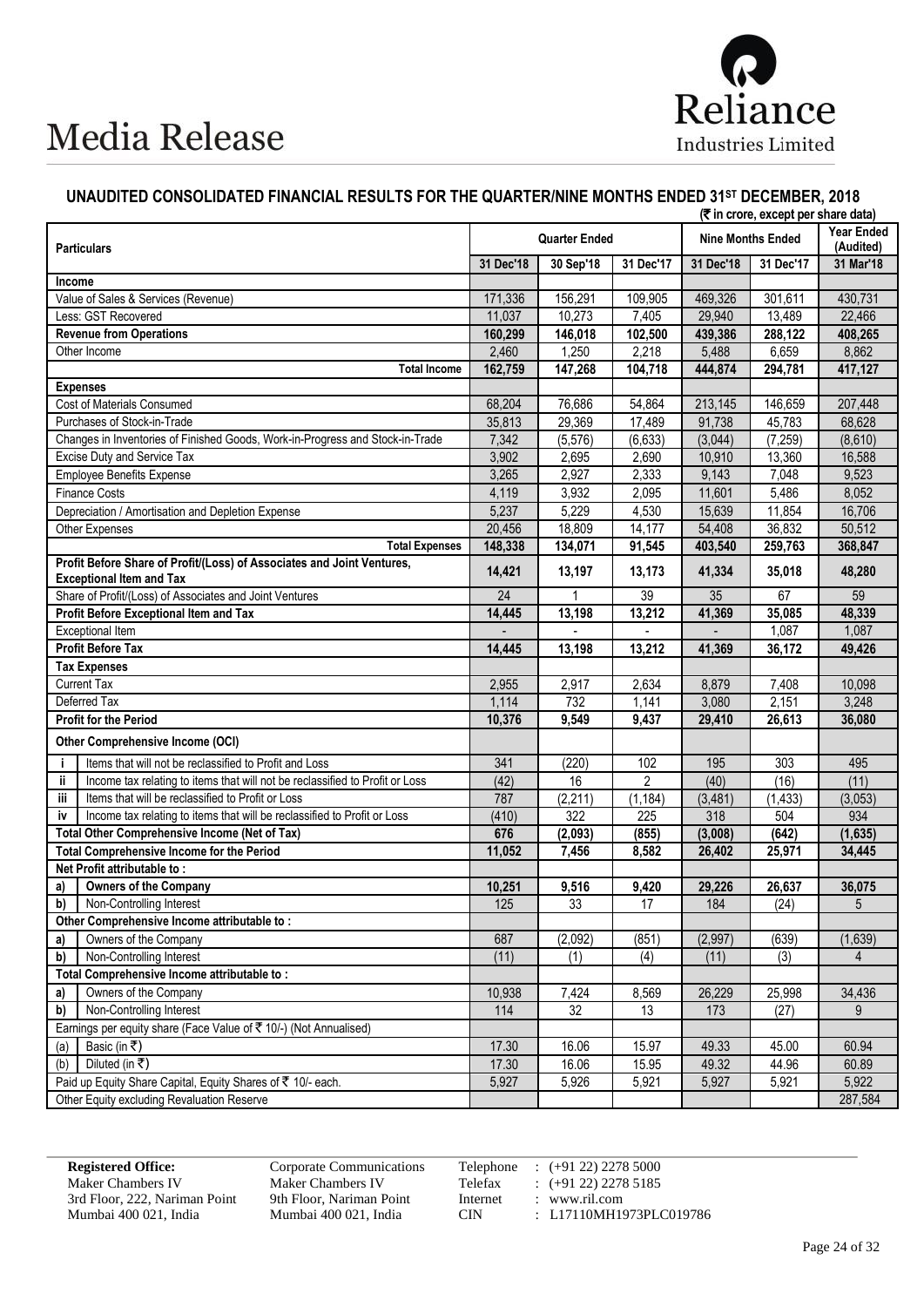

### **Notes**

- 1. The figures for the corresponding previous period have been regrouped/reclassified wherever necessary, to make them comparable.
- 2.a During the quarter, the Company issued listed unsecured non-convertible redeemable debentures to ₹ 12,000 crore (Paid-up to the extent of ₹ 10,000 crore) in four tranches (Series G, H, IA and IB). The Company also fully redeemed secured non-convertible Debentures (PPD 177 and PPD 179-T3) amounting to ₹ 503 crore during the quarter.
- b. The listed secured non-convertible debentures of the Company aggregating ₹ 500 crore as on 31st December, 2018 are secured by way of first mortgage/charge on the Company's certain properties. The asset cover in respect of the non-convertible debentures of the Company as on 31st December, 2018 exceeds hundred percent of the principal amount of the said listed non-convertible debentures.
- c. Further the listed non-convertible debentures of the subsidiary Reliance Jio Infocomm Limited, aggregating ₹ 17,500 crore as on 31st December, 2018 are secured by way of pari passu charge on certain movable properties of Reliance Jio Infocomm Limited and the asset cover thereof exceeds hundred percent of the principal amount of the said debentures.
- 3. The National Company Law Tribunal Mumbai Branch, has approved the Scheme of Merger by Absorption ("the scheme") for the merger of direct/indirect wholly owned subsidiaries of Network 18 Media & Investments Limited (NW18), namely, Digital18 Media Limited, Capital18 Fincap Private Limited, RVT Finhold Private Limited, RRK Finhold Private Limited, RRB Investments Private Limited, Setpro18 Distribution Limited, Reed Infomedia India Private Limited, Web18 Software Services Limited, Television Eighteen Media and Investments Limited, Television Eighteen Mauritius Limited, Web18 Holdings Limited, E-18 Limited and Network18 Holdings Limited into NW18 (a subsidiary of the Company) with appointed date as 1st April 2016. The scheme has become effective on 1st November, 2018.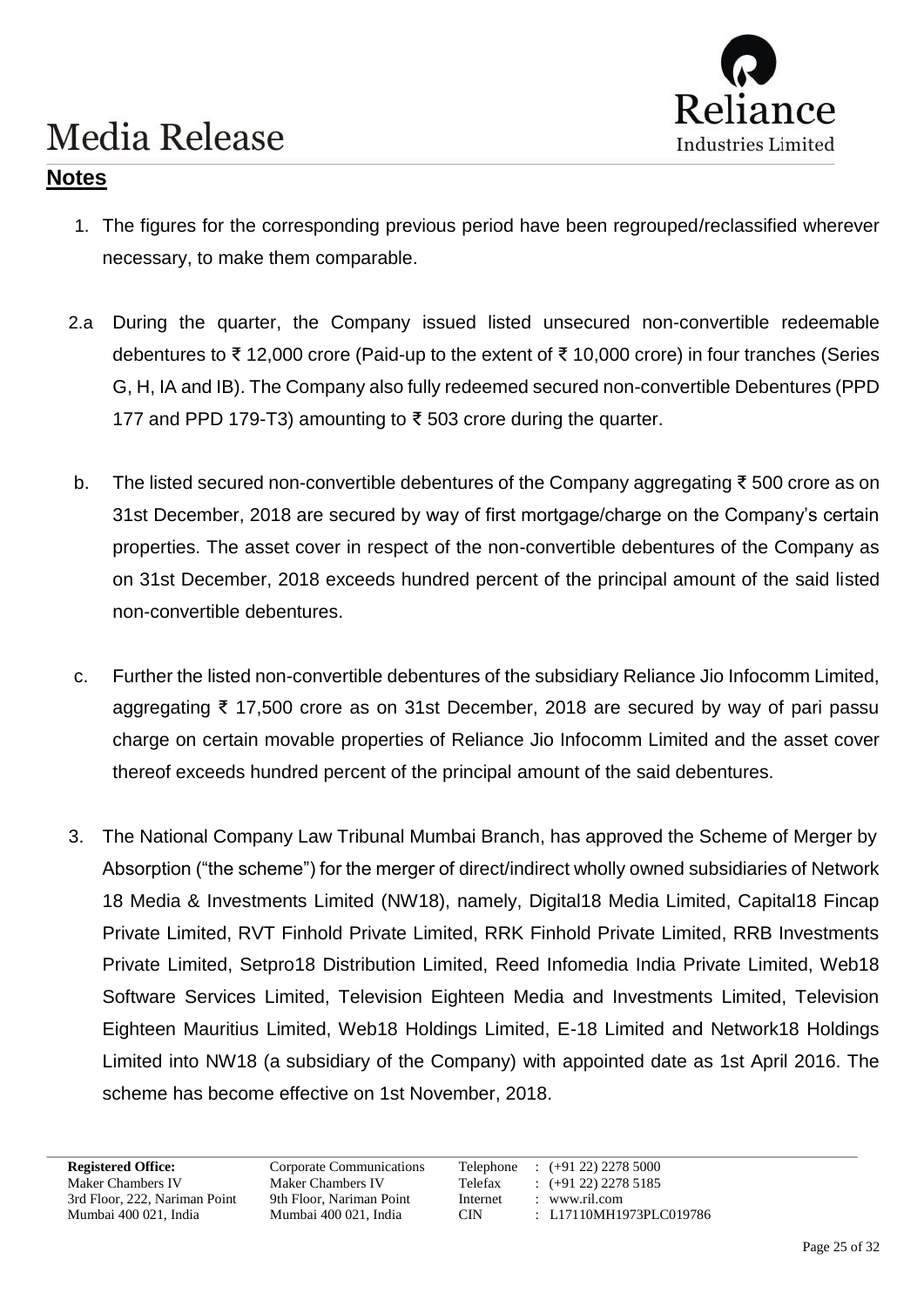

The National Company Law Tribunal Mumbai Branch, has also approved the Scheme of Merger by Absorption ("the scheme") for the merger of direct/indirect wholly owned subsidiaries of TV18 Broadcast Limited (TV18), namely Equator Trading Enterprises Private Limited, RVT Media Private Limited, Panorama Television Private Limited and ibn18 (Mauritius) Limited into TV18 (a subsidiary of the Company) with appointed date as  $1<sup>st</sup>$  April, 2016. The Scheme has become effective on 1st November, 2018.

- 4. The Board of Directors of Reliance Jio Infocomm Limited (RJIL) (a subsidiary of the Company), at its meeting held on 11<sup>th</sup> December, 2018 has approved a scheme of arrangement which interalia provides for:
	- a. Demerger of its optic fibre cable undertaking, on a going concern basis to Jio Digital Fibre Private Limited; and
	- b. Transfer on a slump sale basis of its tower infrastructure undertaking, on a going concern basis to Reliance Jio Infratel Private Limited,

The scheme of arrangement has been filed with National Company Law Tribunal (NCLT) on 7<sup>th</sup> January, 2019 and is subject to all requisite statutory and regulatory approvals.

5. The Audit Committee has reviewed the above results and the Board of Directors has approved the above results and its release at their respective meetings held on 17<sup>th</sup> January, 2019. The Statutory Auditors of the Company have carried out a Limited Review of the aforesaid results.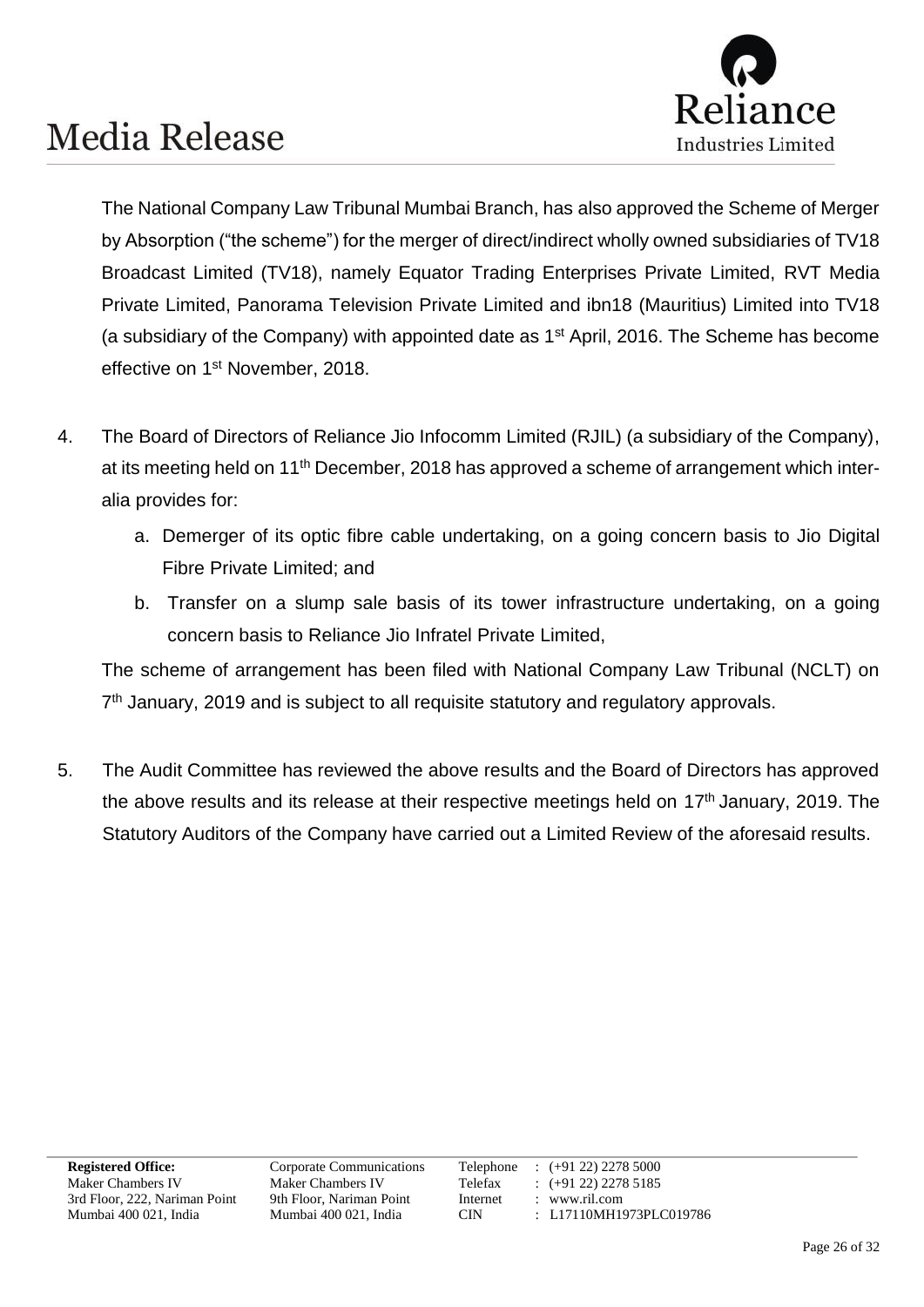

#### **UNAUDITED CONSOLIDATED SEGMENT INFORMATION FOR THE QUARTER/NINE MONTHS ENDED 31ST DECEMBER, 2018**

| Sr.<br><b>No</b> | <b>Particulars</b>                                                               |                | <b>Quarter Ended</b> |                |                  | <b>Nine Months Ended</b> | <b>Year Ended</b><br>(Audited) |
|------------------|----------------------------------------------------------------------------------|----------------|----------------------|----------------|------------------|--------------------------|--------------------------------|
|                  |                                                                                  | 31 Dec'18      | 30 Sep'18            | 31 Dec'17      | 31 Dec'18        | 31 Dec'17                | 31 Mar'18                      |
| 1.               | <b>Segment Value of Sales and Services (Revenue)</b>                             |                |                      |                |                  |                          |                                |
|                  | - Petrochemicals                                                                 | 46,246         | 43,745               | 33,726         | 130,278          | 87,186                   | 125,299                        |
|                  | - Refining                                                                       | 111,738        | 98,760               | 75,865         | 306,144          | 212,576                  | 306,095                        |
|                  | - Oil and Gas                                                                    | 1,182          | 1,322                | 1,631          | 3,936            | 4,458                    | 5,204                          |
|                  | - Organized Retail                                                               | 35,577         | 32,436               | 18,798         | 93,903           | 45,015                   | 69,198                         |
|                  | - Digital Services                                                               | 12,302         | 10,942               | 8,136          | 32,897           | 15,495                   | 23,916                         |
|                  | - Others                                                                         | 5,707          | 5,537                | 3,026          | 14,212           | 9,250                    | 12,617                         |
|                  | <b>Gross Value of Sales and Services</b>                                         | 212,752        | 192,742              | 141,182        | 581,370          | 373,980                  | 542,329                        |
|                  | Less: Inter Segment Transfers                                                    | 41,416         | 36,451               | 31,277         | 112,044          | 72,369                   | 111,598                        |
|                  | <b>Value of Sales &amp; Services</b>                                             | 171,336        | 156,291              | 109,905        | 469,326          | 301,611                  | 430,731                        |
|                  | Less: GST Recovered                                                              | 11,037         | 10,273               | 7,405          | 29,940           | 13,489                   | 22,466                         |
|                  | <b>Revenue from Operations</b>                                                   | 160,299        | 146,018              | 102,500        | 439,386          | 288,122                  | 408,265                        |
|                  |                                                                                  |                |                      |                |                  |                          |                                |
| 2.               | <b>Segment Results</b>                                                           | 8,221          | 8,120                |                |                  |                          |                                |
|                  | - Petrochemicals                                                                 | 5,055          | 5,322                | 5,753<br>6,165 | 24,198<br>15,692 | 14,744<br>20,262#        | 21,179<br>25,869#              |
|                  | - Refining                                                                       |                |                      |                |                  |                          |                                |
|                  | - Oil and Gas                                                                    | (185)          | (480)                | (291)          | (1, 112)         | (936)                    | (1,536)                        |
|                  | - Organized Retail                                                               | 1,512<br>2,362 | 1,244<br>2,042       | 487<br>1,440   | 3,825<br>6,119   | 1,113<br>1,679           | 2,064<br>3,174                 |
|                  | - Digital Services<br>- Others                                                   |                |                      |                |                  |                          |                                |
|                  |                                                                                  | 376            | 314                  | 276            | 1,086            | 792                      | 1,636                          |
|                  | <b>Total Segment Profit before Interest and Tax</b>                              | 17,341         | 16,562               | 13,830         | 49,808           | 37,654                   | 52,386                         |
|                  | <b>Finance Cost</b><br>(i)                                                       | (4, 119)       | (3,932)              | (2,095)        | (11,601)         | (5, 486)                 | (8,052)                        |
|                  | Interest Income<br>(ii)                                                          | 1,171<br>52    | 1,203<br>(635)       | 779<br>698     | 3,740<br>(578)   | 2,238<br>1,766           | 2,952<br>2,140                 |
|                  | (iii) Other Un-allocable Income (Net of Expenditure)<br><b>Profit before Tax</b> | 14,445         |                      | 13,212         | 41,369           |                          |                                |
|                  | (i) Current Tax                                                                  | (2,955)        | 13,198<br>(2, 917)   | (2,634)        | (8, 879)         | 36,172<br>(7, 408)       | 49,426<br>(10,098)             |
|                  | (ii) Deferred Tax                                                                | (1, 114)       | (732)                | (1, 141)       | (3,080)          | (2, 151)                 | (3,248)                        |
|                  | Profit after Tax (including share of Profit/(Loss) of                            |                |                      |                |                  |                          |                                |
|                  | <b>Associates &amp; Joint Ventures)</b>                                          | 10,376         | 9,549                | 9,437          | 29,410           | 26,613                   | 36,080                         |
| 3.               | <b>Segment Assets</b>                                                            |                |                      |                |                  |                          |                                |
|                  | - Petrochemicals                                                                 | 133,134        | 133,295              | 121,867        | 133,134          | 121,867                  | 123,775                        |
|                  | - Refining                                                                       | 217,638        | 218,967              | 193,148        | 217,638          | 193,148                  | 201,539                        |
|                  | - Oil and Gas                                                                    | 39,312         | 38,854               | 41,642         | 39,312           | 41,642                   | 37,310                         |
|                  | - Organized Retail                                                               | 35,227         | 31,691               | 23,379         | 35,227           | 23,379                   | 24,433                         |
|                  | - Digital Services                                                               | 302,317        | 291,086              | 234,986        | 302,317          | 234,986                  | 249,730                        |
|                  | - Others                                                                         | 71,345         | 65,961               | 43,253         | 71,345           | 43,253                   | 52,833                         |
|                  | - Unallocated                                                                    | 128,491        | 123,001              | 124,774        | 128,491          | 124,774                  | 126,728                        |
|                  | <b>Total Segment Assets</b>                                                      | 927,464        | 902,855              | 783,049        | 927,464          | 783,049                  | 816,348                        |
| 4.               | <b>Segment Liabilities</b>                                                       |                |                      |                |                  |                          |                                |
|                  | - Petrochemicals                                                                 | 83,380         | 82,844               | 79,654         | 83,380           | 79,654                   | 79,660                         |
|                  | - Refining                                                                       | 188,138        | 186,543              | 167,479        | 188,138          | 167,479                  | 167,221                        |
|                  | - Oil and Gas                                                                    | 53,148         | 51,041               | 50,437         | 53,148           | 50,437                   | 47,210                         |
|                  | - Organized Retail                                                               | 20,150         | 19,081               | 15,061         | 20,150           | 15,061                   | 14,925                         |
|                  | - Digital Services                                                               | 196,750        | 185,252              | 138,061        | 196,750          | 138,061                  | 148,747                        |
|                  | - Others                                                                         | 11,364         | 10,838               | 12,727         | 11,364           | 12,727                   | 9,596                          |
|                  | - Unallocated                                                                    | 374,534        | 367,256              | 319,630        | 374,534          | 319,630                  | 348,989                        |
|                  | <b>Total Segment Liabilities</b>                                                 | 927,464        | 902,855              | 783,049        | 927,464          | 783,049                  | 816,348                        |

*(# includes exceptional item of* ` *1,087 crore)*

#### **Registered Office:** Corporate Communications Telephone : (+91 22) 2278 5000<br>Maker Chambers IV Maker Chambers IV Telefax : (+91 22) 2278 5185 Maker Chambers IV<br>
Maker Chambers IV<br>
Telefax : (+91 22) 2278 5185<br>
3rd Floor, 222, Nariman Point 9th Floor, Nariman Point Internet : www.ril.com 3rd Floor, 222, Nariman Point 9th Floor, Nariman Poin<br>Mumbai 400 021, India Mumbai 400 021, India Mumbai 400 021, India Mumbai 400 021, India CIN : L17110MH1973PLC019786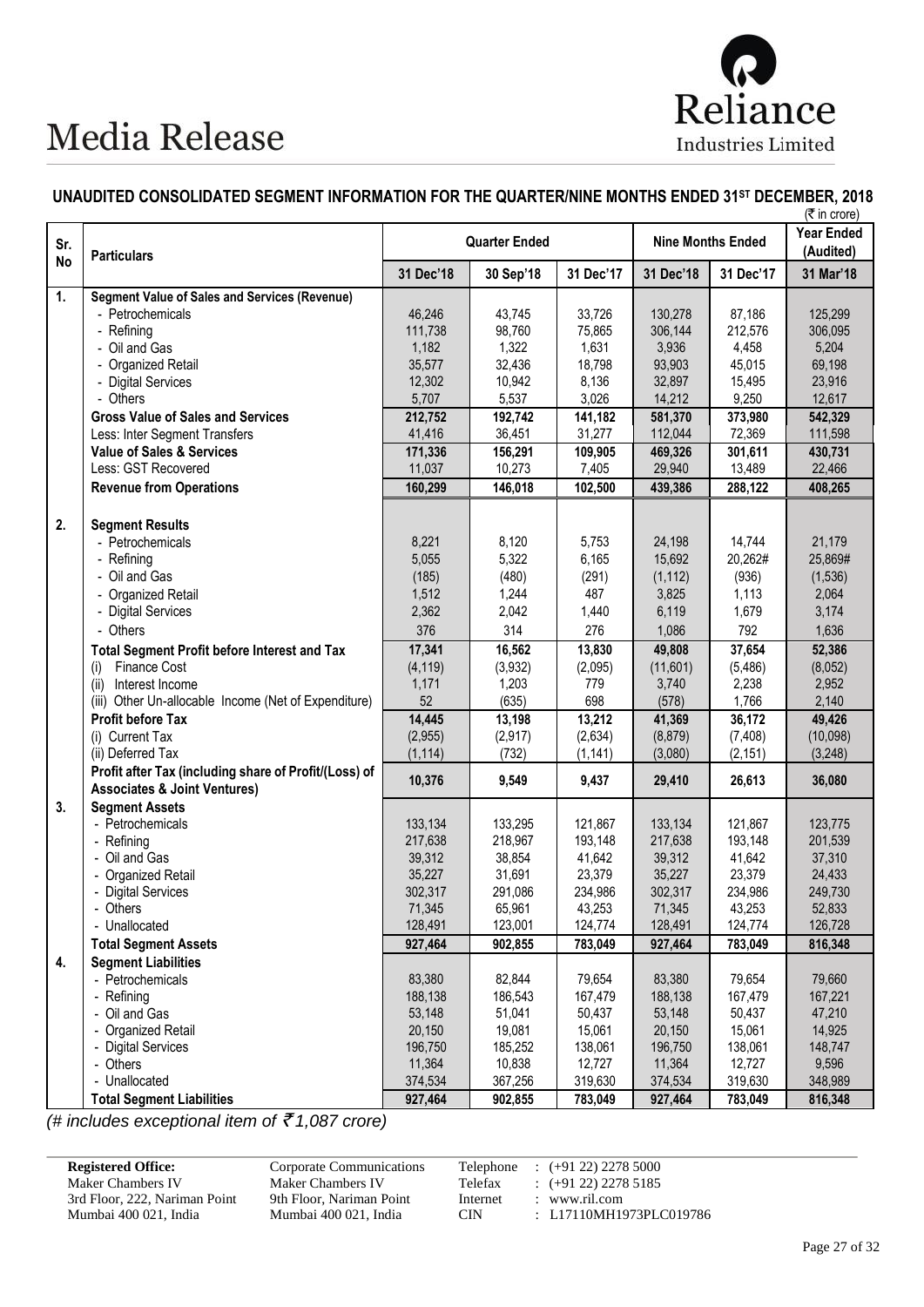

### **Notes to Segment Information (Consolidated) for the Quarter/Nine Months Ended 31st December, 2018**

- 1. As per Indian Accounting Standard 108 'Operating Segments', the Company has reported 'Segment Information', as described below:
	- a) The **petrochemicals** segment includes production and marketing operations of petrochemical products namely, High density Polyethylene, Low density Polyethylene, Linear Low density Polyethylene, Polypropylene, Polyvinyl Chloride, Polyester Yarn, Polyester Fibres, Purified Terephthalic Acid, Paraxylene, Ethylene Glycol, Olefins, Aromatics, Linear Alkyl Benzene, Butadiene, Acrylonitrile, Poly Butadiene Rubber, Styrene Butadiene Rubber, Caustic Soda, Polyethylene Terephthalate and Composites.
	- b) The **refining** segment includes production and marketing operations of the petroleum products.
	- c) The **oil and gas** segment includes exploration, development, production of crude oil and natural gas.
	- d) The **organized retail** segment includes organized retail business in India.
	- e) The **digital services** segment includes provision of a range of digital services in India.
	- f) Other business segments including media which are not separately reportable have been grouped under the **others** segment.
	- g) Other investments / assets and income from the same are considered under **unallocable**.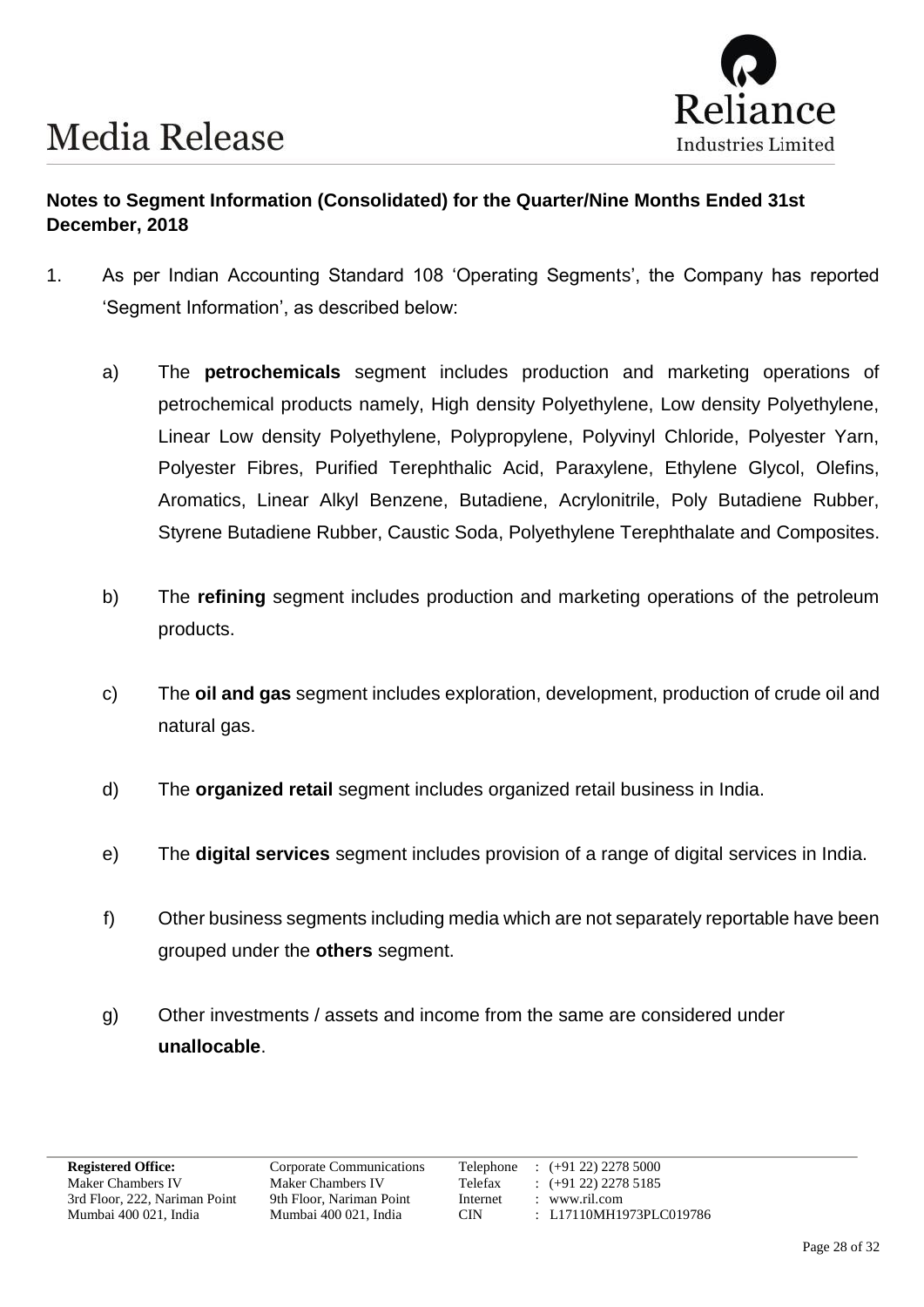

### **UNAUDITED STANDALONE FINANCIAL RESULTS FOR THE QUARTER/NINE MONTHS ENDED 31ST DECEMBER, 2018**

|        |                                                                                 |           |                      |                  |                          | (₹ in crore, except per share data) |                                   |
|--------|---------------------------------------------------------------------------------|-----------|----------------------|------------------|--------------------------|-------------------------------------|-----------------------------------|
|        | <b>Particulars</b>                                                              |           | <b>Quarter Ended</b> |                  | <b>Nine Months Ended</b> |                                     | Year<br><b>Ended</b><br>(Audited) |
|        |                                                                                 | 31 Dec'18 | 30 Sep'18            | 31 Dec'17        | 31 Dec'18                | 31 Dec'17                           | 31 Mar'18                         |
| Income |                                                                                 |           |                      |                  |                          |                                     |                                   |
|        | Value of Sales & Services (Revenue)                                             | 108,561   | 103,086              | 78,864           | 310,965                  | 224,463                             | 315,357                           |
|        | Less: GST Recovered                                                             | 4,563     | 4,224                | 2,951            | 12,633                   | 6,355                               | 10,022                            |
|        | <b>Revenue from Operations</b>                                                  | 103,998   | 98,862               | 75,913           | 298,332                  | 218,108                             | 305,335                           |
|        | Other Income                                                                    | 2,456     | 2,012                | 1,624            | 6,536                    | 5,599                               | 8,220                             |
|        | <b>Total Income</b>                                                             | 106,454   | 100,874              | 77,537           | 304,868                  | 223,707                             | 313,555                           |
|        | <b>Expenses</b>                                                                 |           |                      |                  |                          |                                     |                                   |
|        | Cost of Materials Consumed                                                      | 65,465    | 74,808               | 51,767           | 206,203                  | 139,111                             | 198,029                           |
|        | Purchases of Stock-in-Trade                                                     | 2,700     | 1,732                | 1,112            | 6,695                    | 5,075                               | 7,268                             |
| Trade  | Changes in Inventories of Finished Goods, Work-in-Progress and Stock-in-        | 6,628     | (5,742)              | (3, 162)         | (1, 413)                 | (2,793)                             | (3,232)                           |
|        | Excise Duty and Service Tax                                                     | 3,902     | 2,695                | 2,657            | 10,910                   | 12,103                              | 15,293                            |
|        | <b>Employee Benefits Expense</b>                                                | 1,456     | 1,493                | 1,142            | 4,429                    | 3,494                               | 4,740                             |
|        | <b>Finance Costs</b>                                                            | 2,405     | 2,417                | 1,094            | 6,960                    | 3,196                               | 4,656                             |
|        | Depreciation / Amortisation and Depletion Expense                               | 2,586     | 2,745                | 2,475            | 8,093                    | 6,901                               | 9,580                             |
|        | Other Expenses                                                                  | 9,340     | 8,984                | 8,653            | 26,955                   | 22,802                              | 31,496                            |
|        | <b>Total Expenses</b>                                                           | 94,482    | 89,132               | 65,738           | 268,832                  | 189,889                             | 267,830                           |
|        | <b>Profit Before Tax</b>                                                        | 11,972    | 11,742               | 11,799           | 36,036                   | 33,818                              | 45,725                            |
|        | <b>Tax Expenses</b>                                                             |           |                      |                  |                          |                                     |                                   |
|        | <b>Current Tax</b>                                                              | 2,424     | 2,373                | 2,356            | 7,295                    | 6,742                               | 8,953                             |
|        | Deferred Tax                                                                    | 620       | 510                  | 989              | 2,134                    | 2,161                               | 3,160                             |
|        | <b>Profit for the Period</b>                                                    | 8,928     | 8,859                | 8,454            | 26,607                   | 24,915                              | 33,612                            |
|        | <b>Other Comprehensive Income (OCI)</b>                                         |           |                      |                  |                          |                                     |                                   |
| j.     | Items that will not be reclassified to Profit or Loss                           | (133)     | (99)                 | (23)             | (262)                    | (45)                                | (66)                              |
| ï      | Income tax relating to items that will not be reclassified to Profit or<br>Loss | 28        | 21                   | 6                | 56                       | 10 <sup>1</sup>                     | 14                                |
| iii    | Items that will be reclassified to Profit or Loss                               | 1,898     | (1, 495)             | (1,057)          | (1, 478)                 | (2, 372)                            | (4, 388)                          |
| iv     | Income tax relating to items that will be reclassified to Profit or Loss        | (409)     | $\overline{322}$     | $\overline{225}$ | 318                      | 506                                 | 937                               |
|        | Total Other Comprehensive Income (Net of Tax)                                   | 1,384     | (1,251)              | (849)            | (1, 366)                 | (1, 901)                            | (3, 503)                          |
|        | <b>Total Comprehensive Income for the Period</b>                                | 10,312    | 7,608                | 7,605            | 25,241                   | 23,014                              | 30,109                            |
|        | Earnings per equity share (Face Value of ₹ 10/-) (Not Annualised)               |           |                      |                  |                          |                                     |                                   |
| (a)    | Basic (in ₹)                                                                    | 14.08     | 13.98                | 13.40            | 41.98                    | 39.35                               | 53.08                             |
| (b)    | Diluted (in ₹)                                                                  | 14.08     | 13.98                | 13.39            | 41.97                    | 39.32                               | 53.04                             |
|        | Paid up Equity Share Capital, Equity Shares of ₹ 10/- each.                     | 6,339     | 6,338                | 6,334            | 6,339                    | 6,334                               | 6,335                             |
|        | Other Equity excluding Revaluation Reserve                                      |           |                      |                  |                          |                                     | 308,312                           |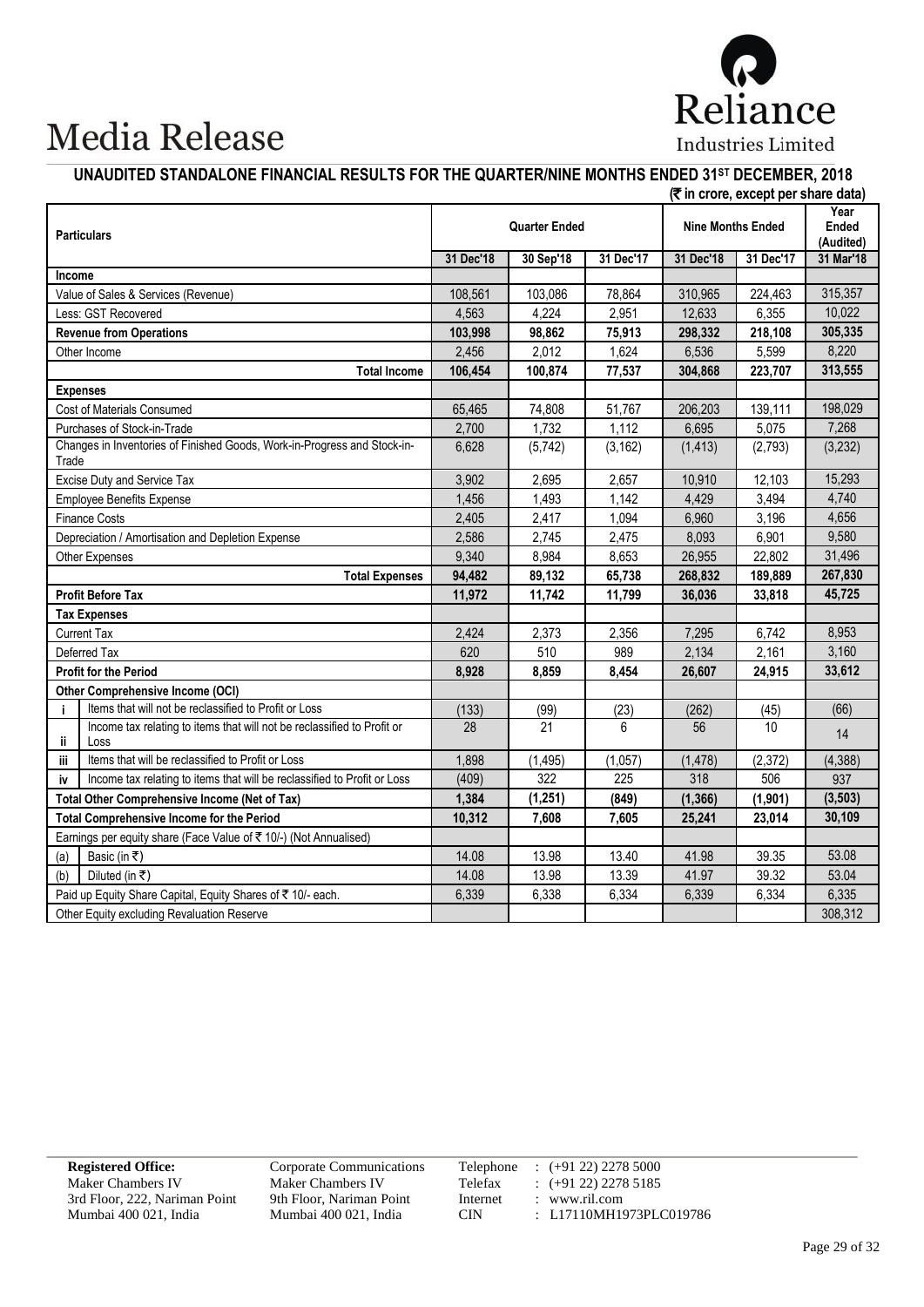

### **Notes**

- 1. The figures for the corresponding previous period have been regrouped/ reclassified wherever necessary, to make them comparable.
- 2.a During the quarter, the Company issued listed unsecured non-convertible redeemable debentures amounting to  $\bar{\tau}$  12,000 crore (Paid-up to the extent of  $\bar{\tau}$  10,000 crore) in four tranches (Series G, H, IA and IB). The Company also fully redeemed secured non-convertible Debentures (PPD 177 and PPD 179-T3) amounting to  $\bar{\tau}$  503 crore during the quarter.
	- b. The listed secured non-convertible debentures of the Company aggregating  $\bar{\tau}$  500 crore as on 31st December, 2018 are secured by way of first mortgage/charge on the Company's certain properties. The asset cover in respect of the non-convertible debentures of the Company as on 31st December, 2018 exceeds hundred percent of the principal amount of the said listed nonconvertible debentures.
	- 3. The Audit Committee has reviewed the above results and the Board of Directors has approved the above results and its release at their respective meetings held on 17<sup>th</sup> January, 2019. The Statutory Auditors of the Company have carried out a Limited Review of the aforesaid results.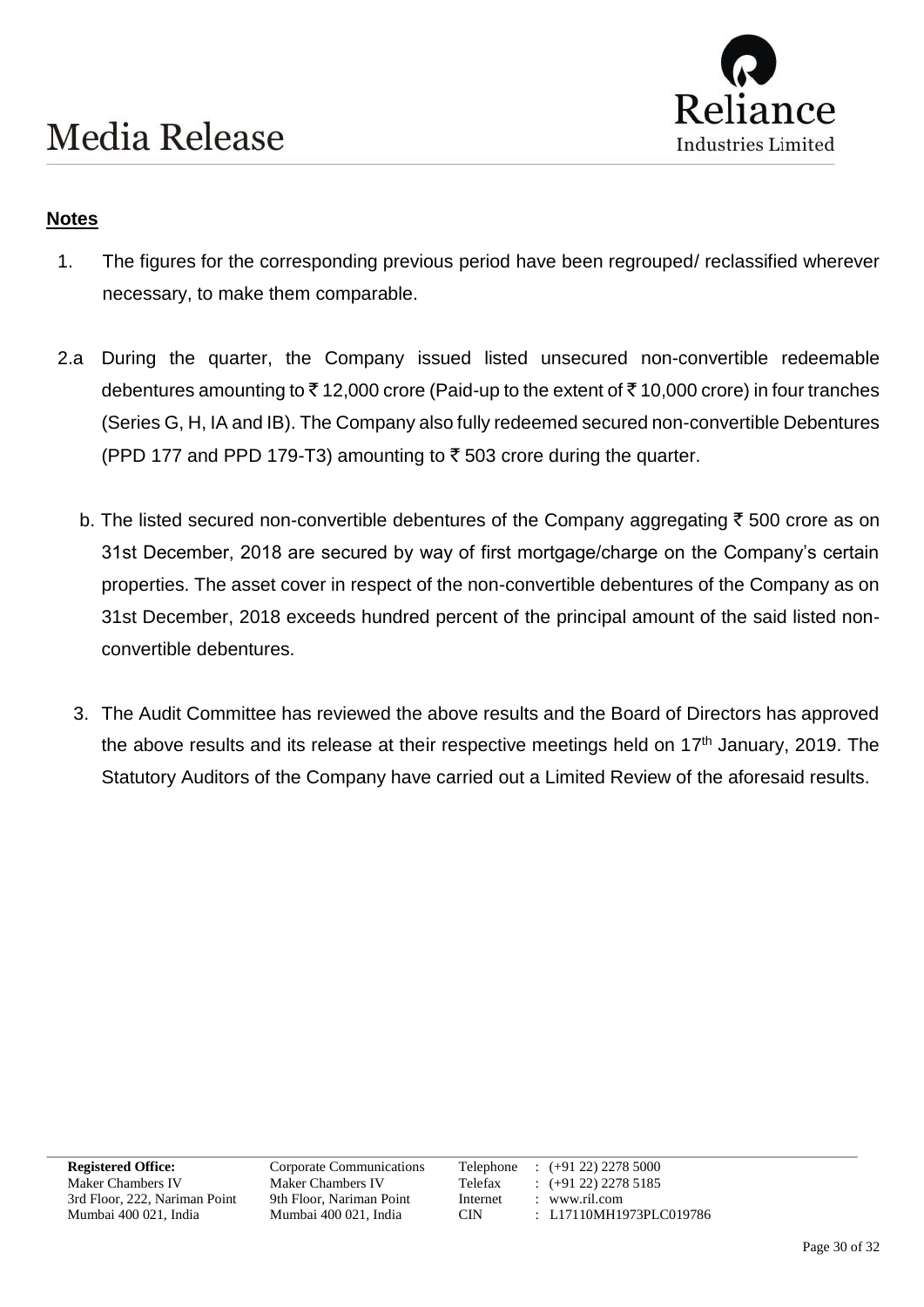

#### **UNAUDITED STANDALONE SEGMENT INFORMATION FOR THE QUARTER/NINE MONTHS ENDED 31ST DECEMBER, 2018**

|                |                                                      |                      |           |           |                          |           | (₹ in crore)                   |
|----------------|------------------------------------------------------|----------------------|-----------|-----------|--------------------------|-----------|--------------------------------|
| Sr.            | <b>Particulars</b>                                   | <b>Quarter Ended</b> |           |           | <b>Nine Months Ended</b> |           | <b>Year Ended</b><br>(Audited) |
| No.            |                                                      | 31 Dec'18            | 30 Sep'18 | 31 Dec'17 | 31 Dec'18                | 31 Dec'17 | 31 Mar'18                      |
| $\mathbf{1}$ . | <b>Segment Value of Sales and Services (Revenue)</b> |                      |           |           |                          |           |                                |
|                | - Petrochemicals                                     | 45,331               | 43,022    | 32,533    | 127,307                  | 83,442    | 120,222                        |
|                | - Refining                                           | 88,883               | 81,471    | 63,806    | 251,733                  | 182,032   | 256,361                        |
|                | - Oil and Gas                                        | 603                  | 736       | 752       | 2,093                    | 2,094     | 2,706                          |
|                | - Others                                             | 351                  | 495       | 315       | 1,153                    | 955       | 1,326                          |
|                | <b>Gross Value of Sales &amp; Services</b>           | 135,168              | 125,724   | 97,406    | 382,286                  | 268,523   | 380,615                        |
|                | Less: Inter Segment Transfers                        | 26,607               | 22,638    | 18,542    | 71,321                   | 44,060    | 65,258                         |
|                | <b>Value of Sales &amp; Services</b>                 | 108,561              | 103,086   | 78,864    | 310,965                  | 224,463   | 315,357                        |
|                | Less: GST Recovered                                  | 4,563                | 4,224     | 2,951     | 12,633                   | 6,355     | 10,022                         |
|                | <b>Revenue from Operations</b>                       | 103,998              | 98,862    | 75,913    | 298,332                  | 218,108   | 305,335                        |
| 2.             | <b>Segment Results</b>                               |                      |           |           |                          |           |                                |
|                | - Petrochemicals                                     | 7,993                | 7,974     | 5,659     | 23,712                   | 14,556    | 20,900                         |
|                | - Refining                                           | 4,945                | 5,157     | 6,076     | 15,323                   | 18,983    | 24,572                         |
|                | - Oil and Gas                                        | 119                  | (186)     | (91)      | (312)                    | (418)     | (834)                          |
|                | - Others                                             | 44                   | 6         | 120       | 88                       | 375       | 483                            |
|                | <b>Total Segment Profit before Interest and Tax</b>  | 13,101               | 12,951    | 11,764    | 38,811                   | 33,496    | 45,121                         |
|                | Finance Cost<br>(i)                                  | (2,405)              | (2, 417)  | (1,094)   | (6,960)                  | (3, 196)  | (4,656)                        |
|                | Interest Income<br>(ii)                              | 1,350                | 1,420     | 914       | 4,319                    | 2,700     | 3,586                          |
|                | (iii) Other Un-allocable Income (Net of Expenditure) | (74)                 | (212)     | 215       | (134)                    | 818       | 1,674                          |
|                | <b>Profit before Tax</b>                             | 11,972               | 11,742    | 11,799    | 36,036                   | 33,818    | 45,725                         |
|                | (i) Current Tax                                      | (2, 424)             | (2,373)   | (2,356)   | (7, 295)                 | (6, 742)  | (8,953)                        |
|                | (ii) Deferred Tax                                    | (620)                | (510)     | (989)     | (2, 134)                 | (2, 161)  | (3, 160)                       |
|                | Profit after Tax                                     | 8,928                | 8,859     | 8,454     | 26,607                   | 24,915    | 33,612                         |
| 3.             | <b>Segment Assets</b>                                |                      |           |           |                          |           |                                |
|                | - Petrochemicals                                     | 121,380              | 121,798   | 114,163   | 121,380                  | 114,163   | 113,573                        |
|                | - Refining                                           | 209,901              | 213,489   | 189,606   | 209,901                  | 189,606   | 198,678                        |
|                | - Oil and Gas                                        | 35,127               | 35,440    | 33,211    | 35,127                   | 33,211    | 33,527                         |
|                | - Others                                             | 149,256              | 145,745   | 128,607   | 149,256                  | 128,607   | 134,467                        |
|                | - Unallocated                                        | 145,403              | 139,374   | 132,611   | 145,403                  | 132,611   | 137,280                        |
|                | <b>Total Segment Assets</b>                          | 661,067              | 655,846   | 598,198   | 661,067                  | 598,198   | 617,525                        |
| 4.             | <b>Segment Liabilities</b>                           |                      |           |           |                          |           |                                |
|                | - Petrochemicals                                     | 75,586               | 75,051    | 73,398    | 75,586                   | 73,398    | 72,680                         |
|                | - Refining                                           | 179,863              | 180,420   | 162,928   | 179,863                  | 162,928   | 163,293                        |
|                | - Oil and Gas                                        | 15,613               | 16,106    | 15,395    | 15,613                   | 15,395    | 14,667                         |
|                | - Others                                             | 2,026                | 2,684     | 517       | 2,026                    | 517       | 1,071                          |
|                | - Unallocated                                        | 387,979              | 381,585   | 345,960   | 387,979                  | 345,960   | 365,814                        |
|                | <b>Total Segment Liabilities</b>                     | 661,067              | 655,846   | 598,198   | 661,067                  | 598,198   | 617,525                        |

3rd Floor, 222, Nariman Point 9th Floor, Nariman Point Internet internet in Mumbai 400 021, India CIN

**Registered Office:** Corporate Communications Telephone : (+91 22) 2278 5000<br>Maker Chambers IV Maker Chambers IV Telefax : (+91 22) 2278 5185 Maker Chambers IV<br>
Maker Chambers IV<br>
Telefax : (+91 22) 2278 5185<br>
3rd Floor, 222, Nariman Point 9th Floor, Nariman Point Internet : www.ril.com : L17110MH1973PLC019786

Page 31 of 32